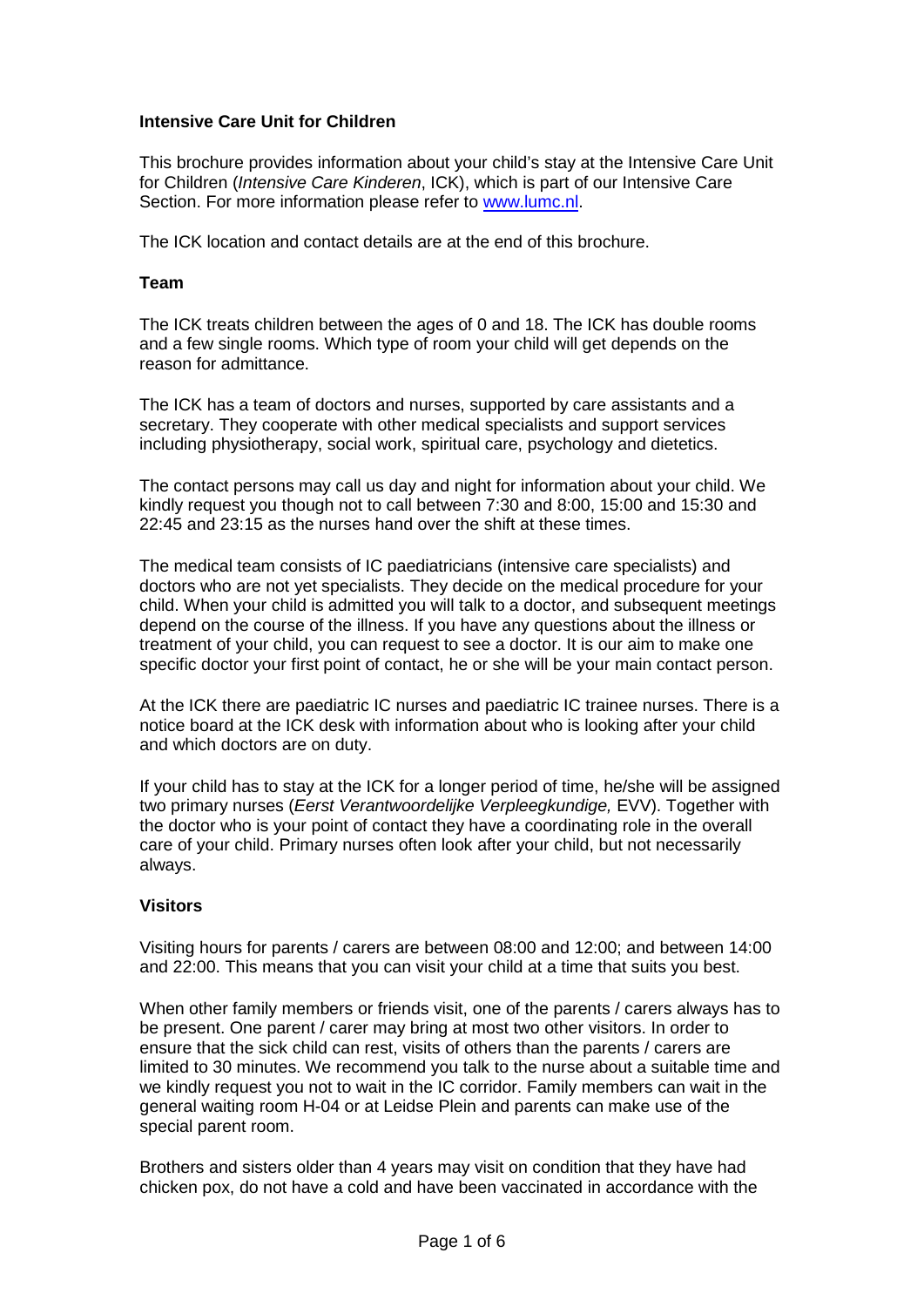National Vaccination Programme (*Rijksvaccinatieprogramma*), see [www.rijksvaccinatieprogramma.nl/.](http://www.rijksvaccinatieprogramma.nl/) If in doubt always talk to the nurse.

Between 12:00 and 14:00 your child cannot be visited, this time is reserved for the children to rest. Parents / carers are allowed to stay during this rest time, but we do request you to not leave the room in that case, to stay quiet and to let your child rest.

We offer parents / carers the possibility to help with the morning bath between 08:30 and 09:30. Do discuss this one day in advance with the nurse.

As parents / carers you may often stay with your child during treatment, even in serious or critical situations. In case of procedures which are performed under sterile conditions we kindly request you to leave the room. Sometimes the doctor or nurse decides for another reason that you have to leave the ward. We always discuss this with you and count on your cooperation.

Visitors can use the general IC waiting room at location H-04. The waiting room has a limited capacity, we therefore count on your cooperation and request you to follow the instructions of the IC employees. Do not take more than 6 visitors per patient to the waiting room and leave the waiting room after visiting hours. Larger numbers of visitors and visitors outside visiting hours can make use of the general facilities at Leidse Plein on the second floor.

In consultation with the IC employees you may use the family rooms on the ward for a limited time. To a limited extent, it is also possible to stay overnight at the LUMC.

#### **Rules of conduct**

We expect our employees and visitors to behave correctly. We treat you with respect, and we request the same of you.

We understand that admittance to hospital may cause stress for the patient and family and that things will not always go as expected. Do discuss this with the IC employees. However, we cannot tolerate any verbal or physical aggression. If necessary we will call Security in case of incidents. You may in that case be removed from the ward and possibly be banned from it.

#### **Intensive Care hygiene rules**

Intensive Care patients are often very sick and have a reduced resistance against infections. The bacteria which cause these infections are increasingly resistant against common antibiotics, which makes them harder to treat. For you as a visitor these bacteria are harmless. All you have to do is properly wash your hands.

In order to reduce the risk of bacteria spreading from patient to patient as much as possible, all employees have to comply with the hygiene rules. Nurses, doctors and other hospital employees have to disinfect their hands with alcohol before and after each contact with a patient.

Patients suffering from a contagious infection, or when this is reasonably thought to be the case, will be undergoing extra protective measures. The measures apply to the patients in question and sometimes also to other patients on the ward, in order to prevent the risk of spreading as much as possible.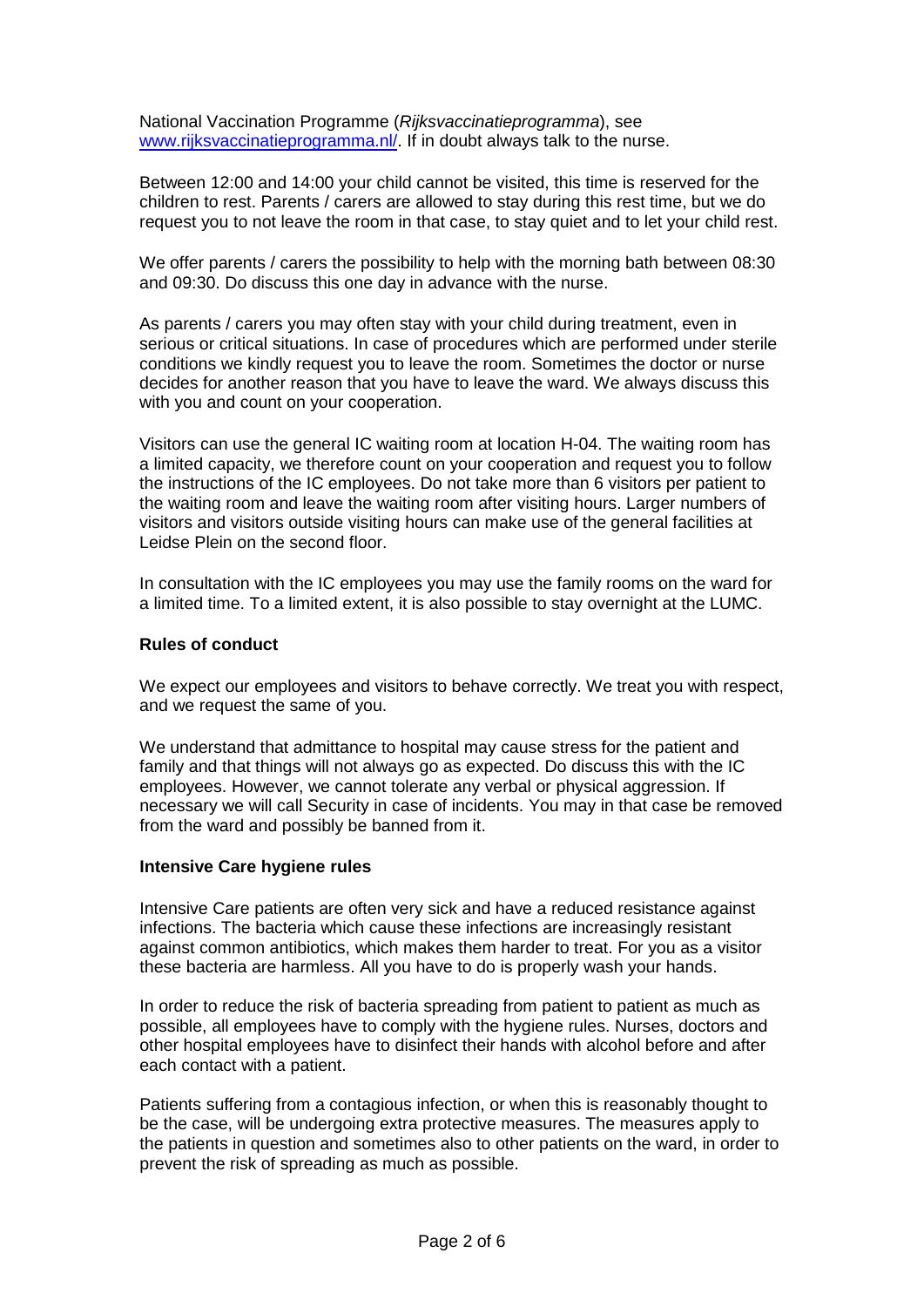These so-called isolation measures are communicated by means of a coloured instruction card near the door of the patient's room. In that case extra hygiene measures apply to all employees and also to the visitors. Please ask the nurse for instructions.

Do inform the nurses if you have, or somebody near you (possibly) has a contagious disease. They may advise you about measures to stop spreading.

Flowers and plants are not allowed at the ICK. We kindly request you to bring as few as possible perishable food items and to label them with the date and the name of your child. Food and drink are not allowed in the patient's room. If you wish to eat or drink something we kindly request you to go to the parent room.

#### **Clothing, soft toys and music**

It is comforting for your child to be surrounded with some familiar items such as a favourite (soft) toy, dummy or music. For reasons of hygiene we request you to bring clean, properly washable soft toys and to wash them once per week or each time they are visibly dirty.

Also ensure your child has easy-fitting clothes. As soon as it is possible, your child can wear his or her own clothes again.

#### **Mobile phones / internet**

Use of mobile phones, internet and other mobile applications at the ICK is not allowed. This may cause interference with the medical equipment on the ward. Even if you do not call, your mobile phone emits radiation which may interfere with the equipment. Therefore, switch off your mobile phone or put it in flight mode before entering the ICK and leave the ward if you wish to make a phone call. If you wish to safely use the internet and apps without risk of interference to the equipment please use the free wireless Wi-Fi network 'LUMCgast'.

#### **Monitoring equipment**

Near each bed is a monitor and a number of devices. These are used to monitor your child and possibly support vital functions such as breathing, heartbeat and blood pressure.

Do not be frightened by all sorts of signals coming from this equipment such as lights, beeps and alarm signals. We immediately see them and we know what requires our immediate attention or not.

There is also a camera above the bed of each child. The images are displayed on a monitor behind the desk, as an extra monitoring measure. These images are not recorded or saved.

If necessary, the sounds in the room are amplified via a loudspeaker in the corridor or at the nurses' desk. That also means that any talking in the room can be heard outside the room, but these conversations are not recorded. When the sound monitoring is activated, the red light above the door in the corridor is on.

#### **Anaesthetic and restlessness**

Often the health condition of your child requires medication to keep him / her calm or asleep. On the one hand this is necessary to enable treatment and on the other hand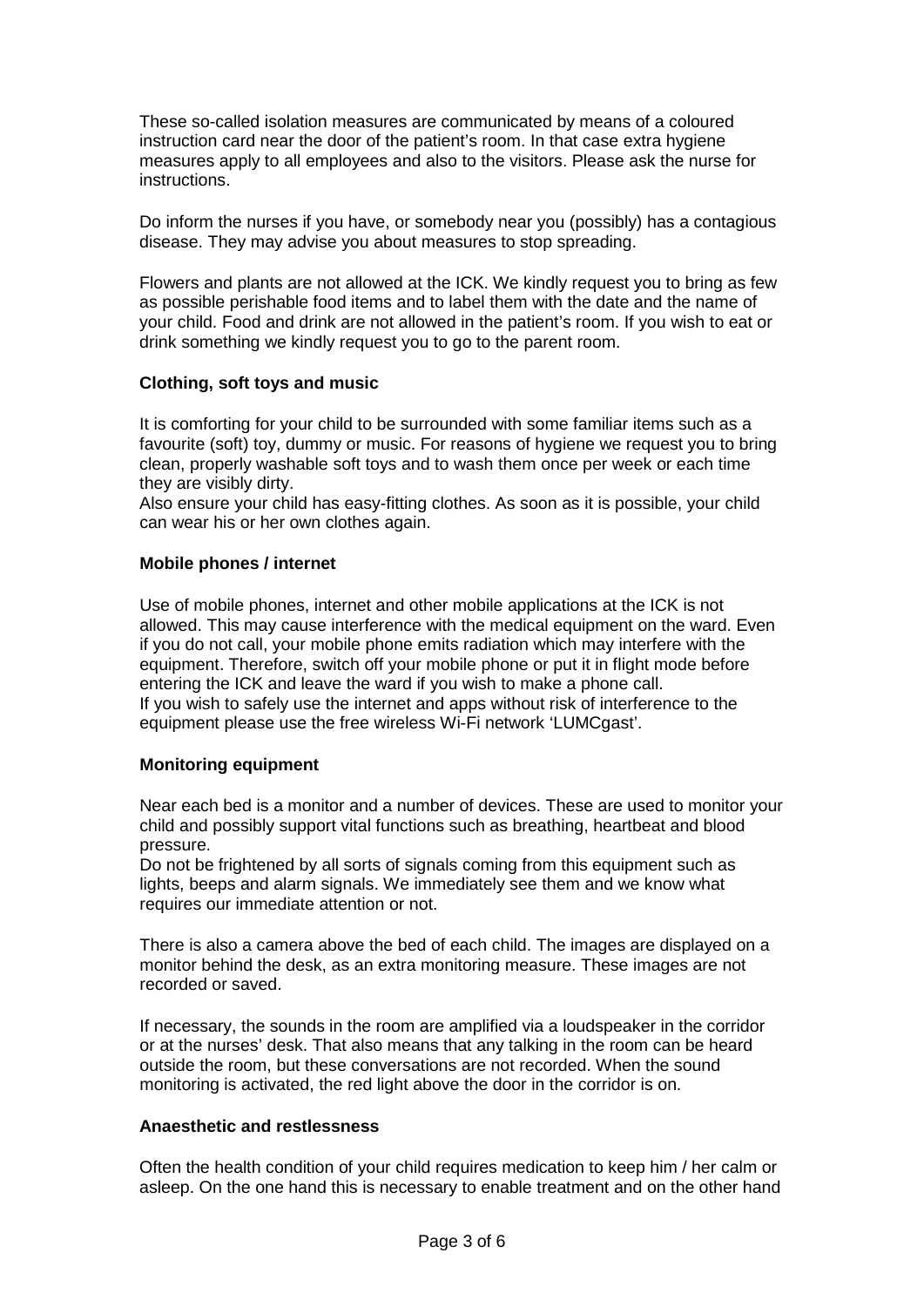for his / her wellbeing. The nurse can tell you whether your child is awake or sound asleep and should preferably not be disturbed.

In order to prevent your child from hurting itself when being restless, we may if necessary take measures to limit movement, for instance by using wrist bands. This limits the risk that your child falls out of bed or removes wires or tubes. If you object to this we kindly request you to discuss this with the doctor or nurse.

## **Other disciplines**

#### **Dietetics**

If your child is not able to eat normally, the doctor will call in a dietician if necessary to give advice about improving the eating situation. In such a case, the eating habits and wishes of your child are taken into account.

Babies who are breastfed can usually still be breastfed, if necessary, by using a feeding tube. The ward offers facilities for mothers to express breastmilk. For more information please contact the nurse.

#### **Physiotherapy**

A physiotherapist may see your child if required on medical grounds. If so, a treatment plan will be drawn up.

#### **Social work**

The ICK offers the services of a social worker. The social worker supports the parents and may help to solve emotional or practical problems. For instance, matters such as reimbursement of travel expenses, arranging leave with your employer, but also dealing with all the things that happen to your child during and after its stay in the ICK. The social worker may contact you spontaneously to ask if you need any assistance. Alternatively, you may request a meeting with the social worker to see if you need any assistance.

#### **Pedagogical assistants**

The pedagogical assistants come from the Willem-Alexander Kinderziekenhuis. They play an important role in assisting children during their stay in hospital. The ICK may call in a pedagogical assistant if necessary, for instance if your child stays in hospital for an extended period.

#### **Spiritual care**

We have a team of spiritual counsellors. You can contact them with your spiritual thoughts and questions, irrespective of your own religion or beliefs. They will listen to you, support and assist you. They may also arrange contact for you with a spiritual counsellor from outside the hospital of your own religion or belief. If you wish we can arrange a meeting with a spiritual counsellor for you.

#### **Psychology**

The admittance of your child to the ICK is a far-reaching event for the child and for the whole family. A children's psychologist may provide assistance with processing everything you have to deal with at the ICK. Please tell us if you require any assistance and we arrange an appointment for you.

## **Parent room, rooming-in and Ronald McDonald House**

Near the entrance of the ICK is a room for parents / carers if you need a quiet moment. The parent room is run by the Ronald McDonald House. We have a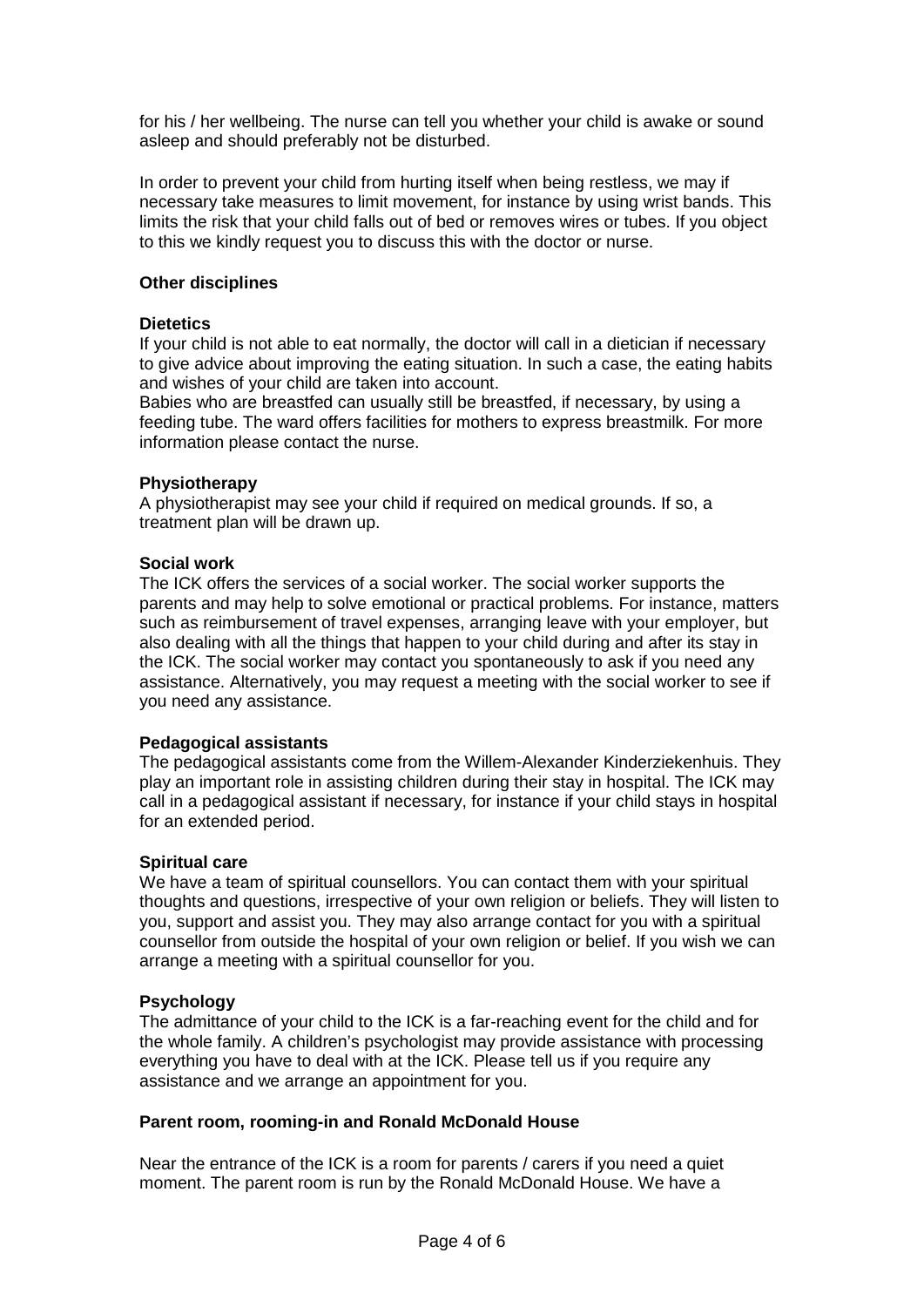brochure with more information about the parent room. This room is exclusively meant for parents / carers of children at the ICK. You may collect the key to this room from the desk. We kindly request you to leave the room tidy after using it and to return the key.

One parent / carer may stay with the child overnight. Rooming-in is possible if this is in the interest of the child. The information brochure and rules will be given to you on admittance.

The Ronald McDonald House is situated at a walking distance of ten minutes from the LUMC. It offers parents of seriously ill children the possibility to stay close to their child. You may rent a room in the house while your child is in hospital. It is even possible for two siblings to stay overnight.

The nurse can provide you with more information. See also [www.kinderfonds.nl.](http://www.kinderfonds.nl/)

## **Facilities**

For more information about the facilities at the LUMC please refer to [www.lumc.nl.](http://www.lumc.nl/)

At Leidse Plein, on the second floor, there are all kinds of facilities you may use, including the patient service bureau (*patiëntenservicebureau*), catering facilities, child care, a meditation and prayer room, a bookshop and a flower stall.

You can park your car in the LUMC car park. If your car is parked there for more than four hours you can have a discount. Ask at the reception in the central hall or the nurse on the ward.

Apart from the regular child care facility on the second floor there is a children's roof garden on the sixth floor where the siblings of your child can go accompanied by an adult. For opening times and planned activities, look at the notice board at the entrance of the ICK.

#### **Transfer to the children's ward**

When our intensive care and monitoring are no longer needed we transfer your child to the children's ward.

It is our aim to inform you as early as possible about the transfer. For each transfer the nurses and doctors have an oral and written handover procedure, so that your child receives the right follow-up care.

At the ICK you can get a brochure about the handover procedure.

#### **Questions, remarks and complaints**

We constantly try to improve the quality of the care and increase the satisfaction of our patients, their family and loved ones. To this purpose the ICK participates in internal and external quality surveys, improvement projects and registration systems. Sometimes in the process, patient details are exchanged and stored. This is done carefully and in accordance with the applicable privacy rules. We participate in the continuous Paediatric Intensive Care Evaluation (PICE) and the ongoing parent satisfaction survey.

You are not obliged to participate in the parent satisfaction survey, so please inform us if you do not wish to.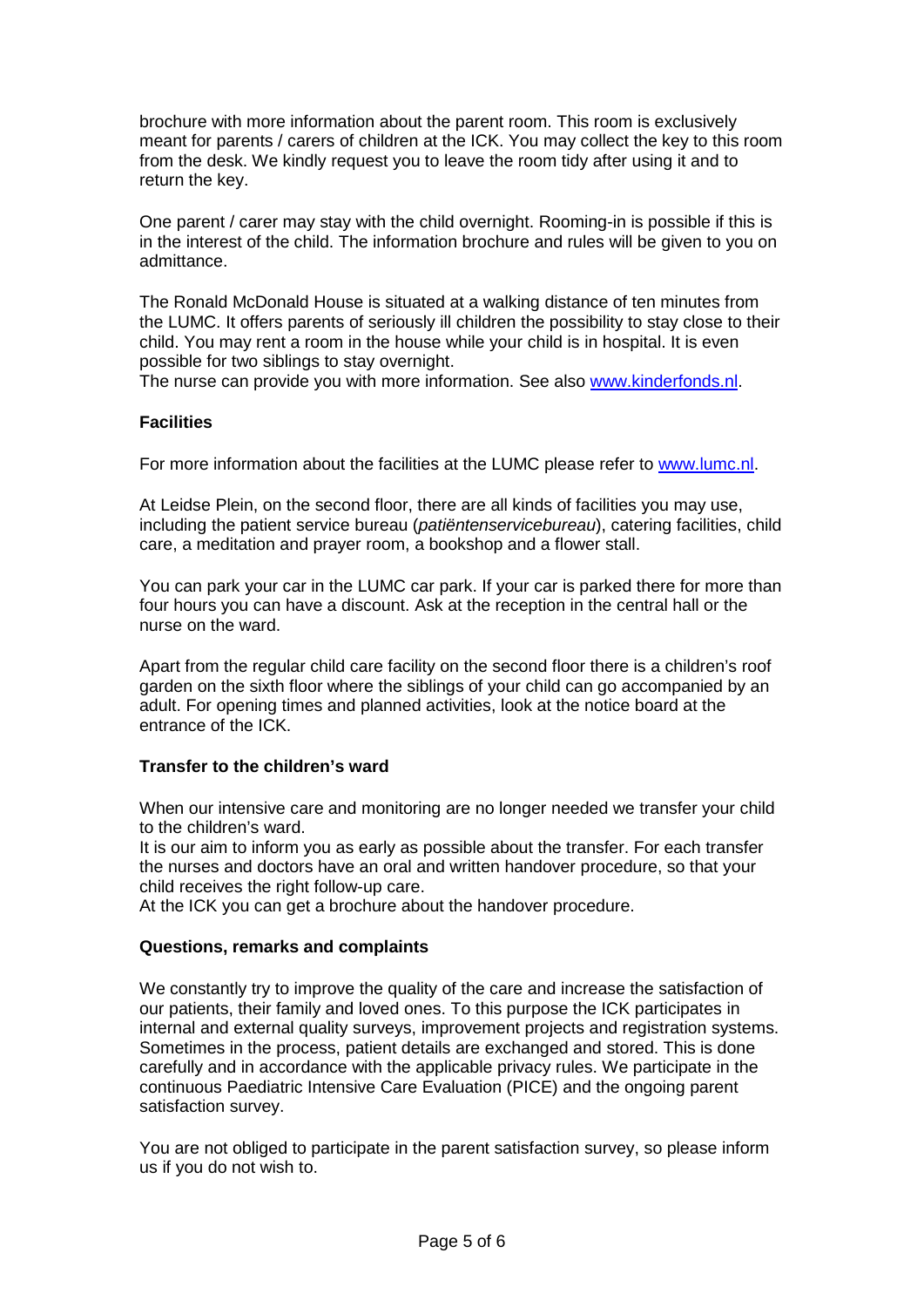It is our aim that you and your child are happy about the treatment received at the LUMC. If you have any remarks or complaints, we kindly request you to inform us so that we can try to find a satisfactory solution.

You may also contact the complaints committee of the hospital. Please contact the patient service bureau on the second floor of Leidse Plein, telephone 071-526 2989.

Do not hesitate to contact us if you have any other questions.

#### **Address and telephone numbers**

Leiden University Medical Center Albinusdreef 2, 2333 ZA Leiden Telephone: 071-52 69111

#### **Intensive Care Unit for Children**

Postal address LUMC Intensive Care Kinderen, J-04-Q Postbus 9600, 2300 RC Leiden

Telephone 071-52 61677 and 071-52 61422. (Inside the LUMC: ext. 61677 / 61422)

December 2015

500/10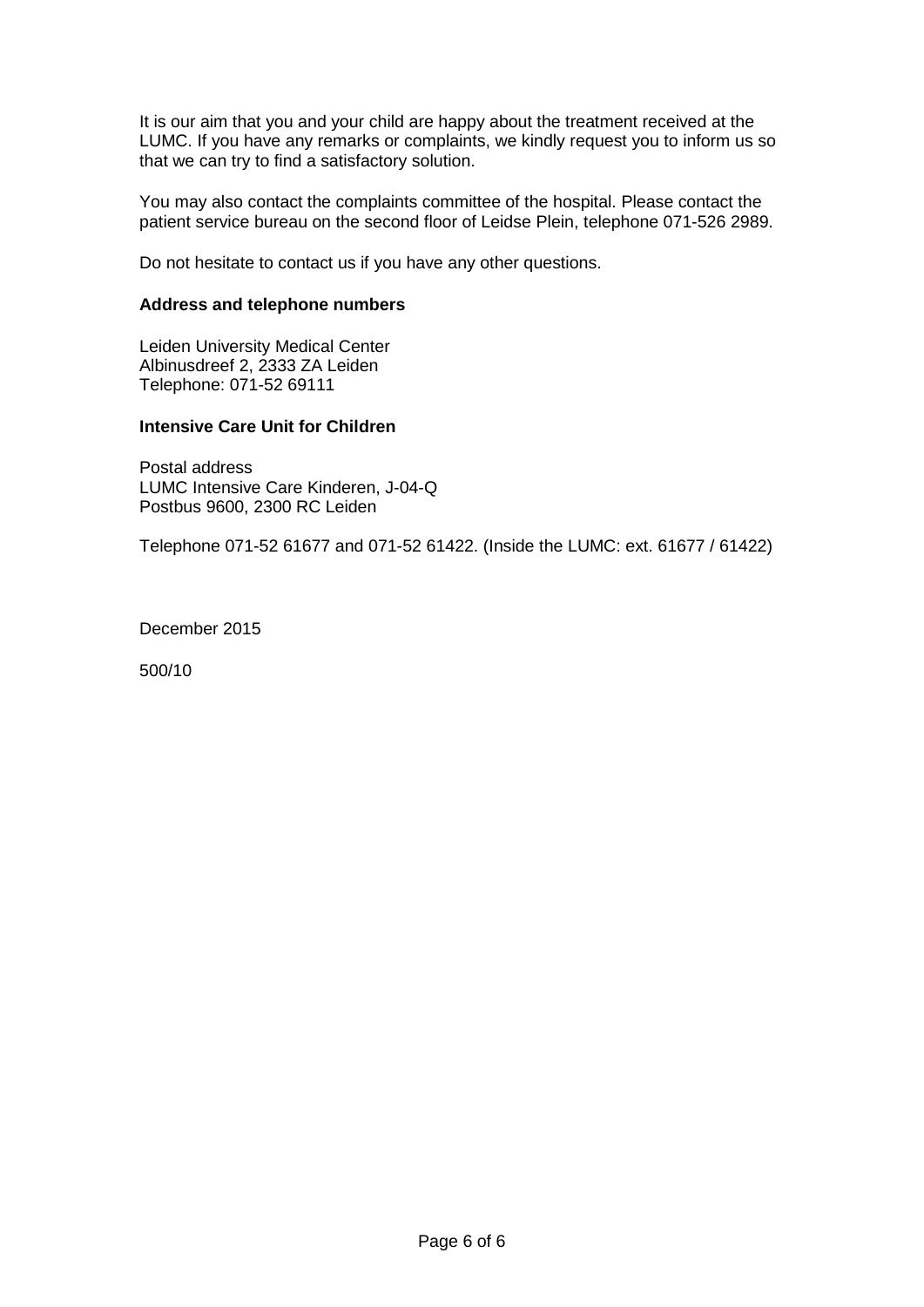# **Çocuk Yoğun Bakım Ünitesi**

Bu broşür Yoğun Bakım Bölümünün bir parçası olan, Çocuk Yoğun Bakım Ünitesinde (Intensive Care Kinderen – ICK) çocuğunuzun kalışı hakkında bilgi vermektedir. Daha fazla bilgiyi [www.lumc.nl](http://www.lumc.nl/) adresinde bulabilirsiniz

Bölümün konumunu ve irtibat bilgilerini broşürün arka sayfalarında bulabilirsiniz.

## **Ekip**

ICK ünitesine 0 ile 18 yaş arası çocuklar yatırılır. Burada iki kişilik ve tek kişilik bir kaç oda bulunur. Çocuğunuzun ne tür odaya yatırılacağı yatış nedenine bağlıdır.

ICK ünitesinde bakım asistanları ve bir sekreter tarafından desteklenen doktor ve hemşire ekibi çalışmaktadır. Bunlar başka tıbbi uzmanlar ve, fizyoterapi, sosyal çalışma, ruhani bakım, psikoloji ve diyetetik gibi destekleyici hizmetlerle işbirliği içindedirler.

İrtibat sorumluları, çocuğunuz hakkında bilgi edinmek üzere bizi gece gündüz arayabilirler. Ancak saat 7:30 ile 8:00 ve 15:00 ile 15:30 ve de saat 22:45 ile 23:15 arasında bize telefon etmemenizi önemle rica ederiz çünkü o zaman dilimlerinde hemşireler nöbet devri yapmaktadır.

Tıbbi ekip, Çocuk-YB-doktorları (yoğun bakım uzmanı) ve asistan doktorlardan oluşmaktadır. Bunlar çocuğunuzun tıbbi yaklaşımını belirlerler. Yatışta önce bir doktor sizinle görüşme yapar, akabinde görüşmeler hastalığın seyrine bağlı olur. Çocuğunuzun hastalığı veya tedavisi hakkında soracaklarınız varsa bir doktorla görüşmek üzere randevu isteyebilirsiniz. Mümkün olabildiğince, sabit bir doktorun sizin ilk muhatabınız olması için gayret ederiz. O da gerekli görüşmeleri yine mümkün olabildiğince sizinle yapacaktır.

ICK ünitesinde Çocuk-YB- hemşireleri ve stajyer Çocuk-YB-hemşireleri çalışmaktadır. ICK ünitesinin hemşire bankosunda çocuğunuza hangi hemşirenin baktığını ve hangi doktorların nöbette olduğunu gösteren bir levha vardır.

Çocuğunuz uzunca bir müddet ICK'da kalırsa kendisine iki EVV (Eerst Verantwoordelijke Verpleegkundige - İlk sorumlu hemşire) tayın edilir. Bunlar, sabit görüşme doktoruyla birlikte, çocuğunuzun toplam bakımında koordineli çalışmaktadırlar. EVV'ler çocuğunuza sıkça bakmakla birlikte, bu durum bazen olmayabilir.

## **Ziyaret**

Veli / bakıcı ziyaret saatleri saat 08:00 ile 12:00 ve saat 14:00 ile 22:00 arasındadır. Bu geniş ziyaret saatleri nedeniyle size uygun olan bir saatte ziyaretinizi yapabilirsiniz.

Başka aile fertleri ve arkadaşların ziyaretinde velilerin / bakıcıların biri her zaman hazır bulunacaktır. Bir veli / bakıcı en fazla iki ziyaretçiyi beraberinde getirebilir. Hasta çocuğun huzurunu garantilemek üzere, velilerden / bakıcılardan başkalarının ziyareti 30 dakikayla sınırlıdır. Uygun bir saat için hemşireye danışınız. YB bölümündeki koridorda beklemeyiniz, H-04 sayılı genel bekleme salonuna geçiniz. Çocuğun aile fertlerinden iseniz, Leidse Plein'e ya da veliler için ayrılan salona gitmenizi rica ederiz.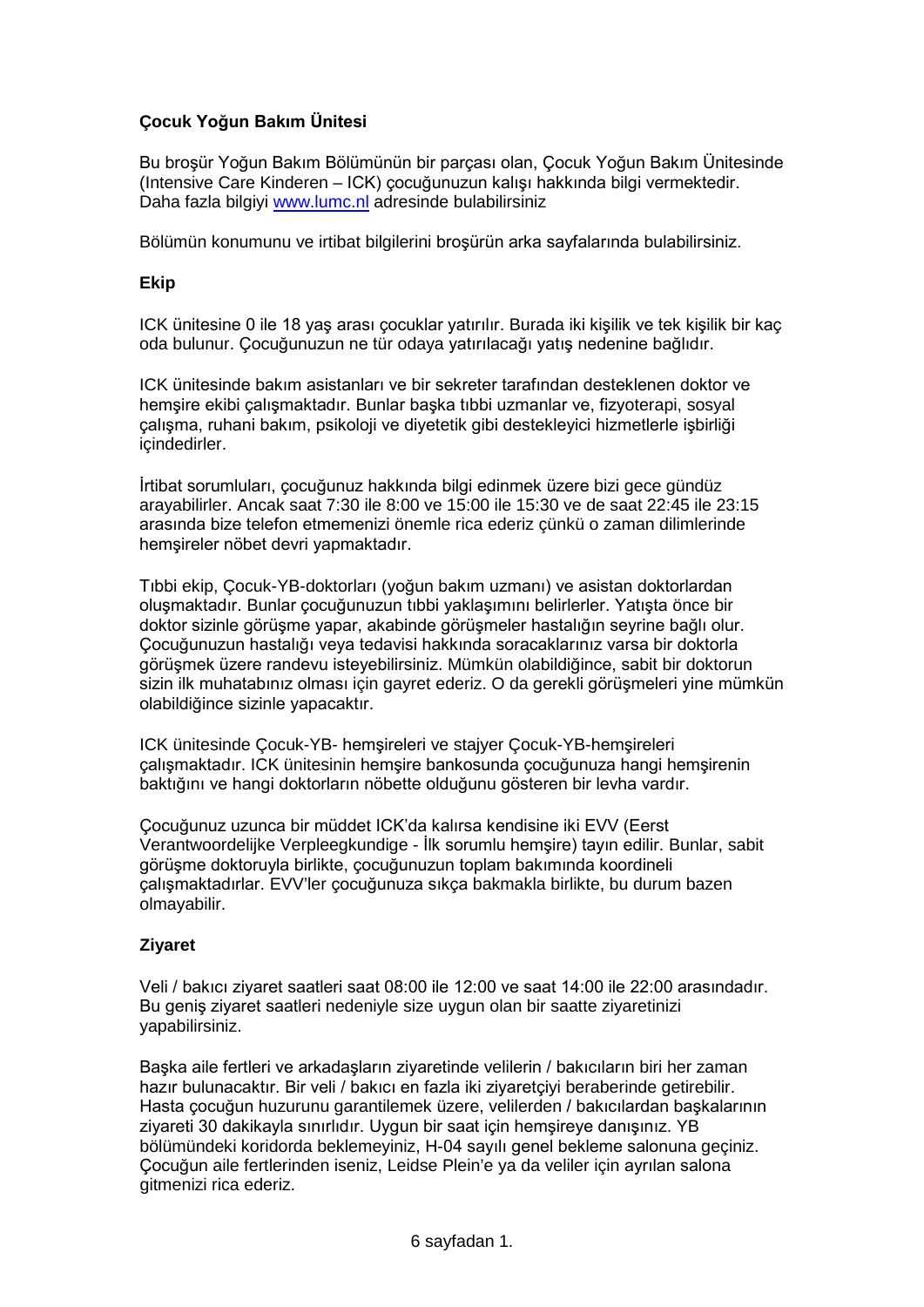Suçiçeği geçirmiş, nezle olmayan ve devlet aşı programına göre aşı vurulmuş olmaları şartıyla 4 yaşından büyük kardeşler de ziyarete gelebilir. Aşı konusu için [www.rijksvaccinatieprogramma.nl/](http://www.rijksvaccinatieprogramma.nl/) adresine bakınız. Tereddüt halinde her zaman hemşireye danışınız.

Saat 12.00 ile 14.00 arasında ziyaret saati yoktur, bu saatleri çocukların dinlenme anı olarak ayırmaya çalışırız. Veliler / bakıcılar dinlenme saati sırasında çocuğun yanında kalabilirler ancak bu durumda odadan çıkmamalarını, sessiz olmaları ve çocuğun dinlenmesini sağlamalarını rica ederiz.

Sabah saat 08:30 ile 09:30 arasında velilere / bakıcılara çocuğu yıkama olanağı sunmaktayız. Bunu bir önceki gün hemşireyle danışınız.

Veliler / bakıcılar olarak, çok etkili ve kritik durumlarda bile, bakım veya tedavi sırasında sıkça bulunabilirsiniz. Ancak, steril şartlarda uygulanan işlemlerde, odayı terk etmenizi rica ederiz. Bazen doktor veya hemşire başka bir nedenle sizin bölümden ayrılmanızı gerekli görebilir. Bunu sizinle görüşürüz ve konu hakkında işbirliğinize güveniriz.

Ziyaretçiler H-04 yerindeki Yoğun Bakımın genel bekleme salonunu kullanabilirler. Bekleme salonu ancak sınırlı sayıda ziyaretçiler alabilir, bu neden işbirliğinize güvenerek, YB görevlilerinin talimatlarına uymanızı rica ederiz. Bekleme salonunda hasta başına 6 ziyaretçiden fazla kişiyle bekleme salonunda oturmayınız ve ziyaret saatlerinin bitiminde bekleme salonunu terk ediniz. Daha büyük grup ziyaretçiler ve ziyaret saatleri dışındaki ziyaretçiler 2. kattaki Leidse Plein'deki genel olanaklardan faydalanabilirler.

YB görevlilerine danışarak sınırlı bir süre içinde bölümdeki aile odalarından faydalanabilirsiniz. LUMC ayrıca, sınırlı olarak hastane içinde geceleme olanağı da sunmaktadır.

## **Davranış kuralları**

Hem görevlilerimizden hem de ziyaretçilerden yerinde davranış sergilemelerini bekleriz. Sizlere saygıyla yaklaşırız, sizden de aynısı isteriz.

Hastaneye yatmanın hastada ve ailesinde stres yaratabileceğini ve işlerin her zaman istendiği gibi gitmediğini biliriz. Bu durumu YB görevlileriyle görüşünüz. Ancak sözlü veya fiziki saldırganlığı asla kabul edemeyiz. Bu durumda, güvenlik görevlilerini anında devreye sokarız. Bölümden atılabilirsiniz ve belki de size giriş yasağı konulabilir.

## **Yoğun Bakımda hijyen kuralları**

Yoğun Bakımdaki hastalar genellikle ağır hasta olup enfeksiyonlara karşı direnişleri de azdır. Bu enfeksiyonlara neden olan bakteriler de sıkça kullanılan antibiyotiğe karşı gittikçe daha fazla dayanaklı olurlar ve böylece bunların tedavileri de zorlaşır. Bu bakteriler ziyaretçi olarak sizin için tehlikeli değildir. Sizin sadece, olağan el hijyenini uygulamanızdan başka bir şey yapmanız gerekmez.

Ancak hastadan hastaya bakteri yayılmasını mümkün olabildiğince önlemek açısından tüm görevlilerin hijyen kurallarına uymaları gerekir. Hemşire, doktor ve diğer hastane personeli başka şeylerin arasında, hastayla temastan önce ve sonra ellerini alkolle dezenfekte etmek zorundadır.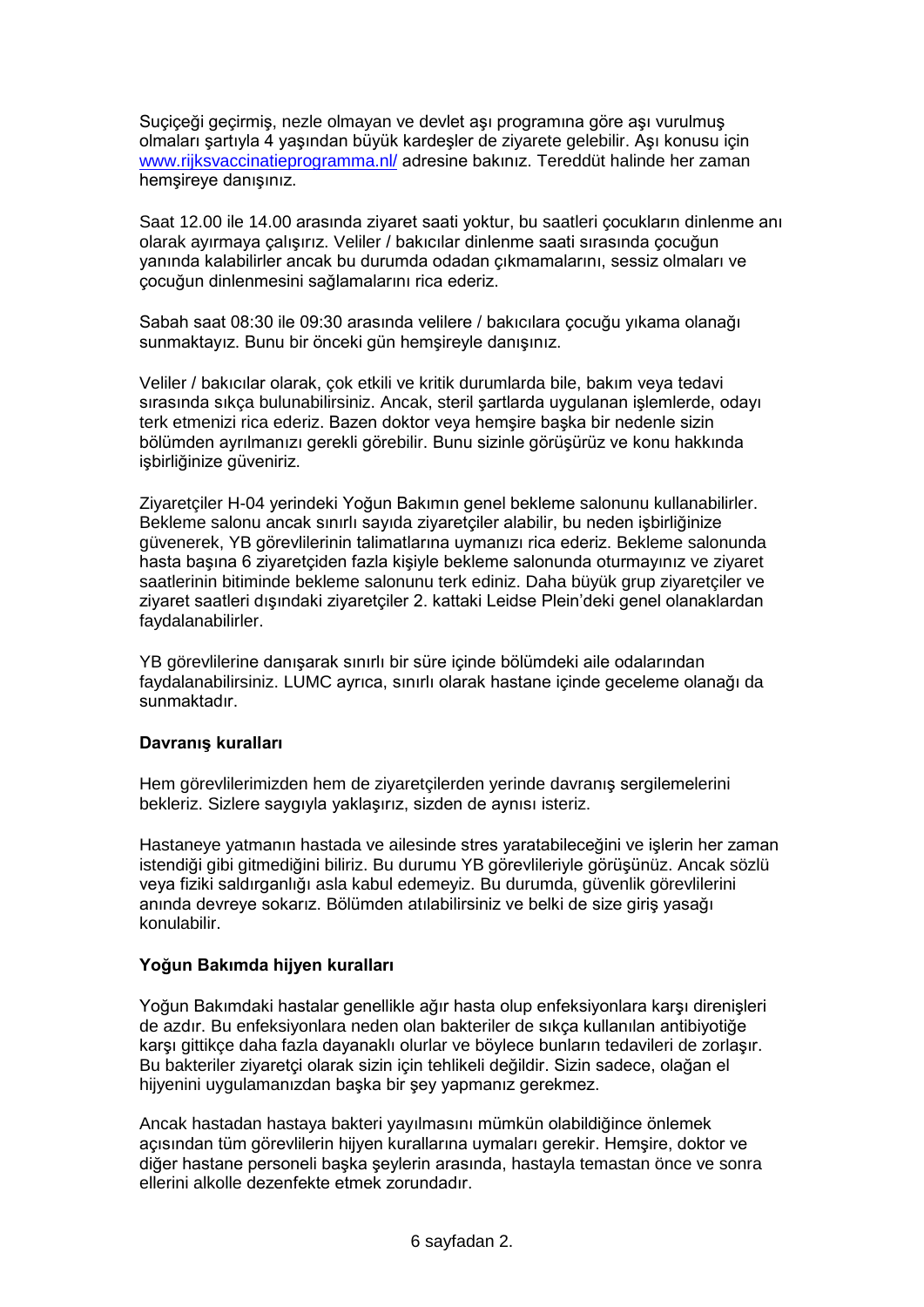Bulaşıcı enfeksiyonu olan veya bu konuda ciddi şüphe uyandıran hastalarda ek koruma tedbirleri alınır. Tedbirler ilgili hastalarda ve bazen de bölümdeki diğer hastalarda uygulanır, böylece yayılma riski en aza indirilir.

Bu tedbirlerin adı karantina tedbiridir ve hasta odasının kapısında renkli bir talimat kartıyla belirlenir. Bu durumda tüm personel ve ziyaretçiler için ek hijyen tedbirleri geçerlidir. Hemşireden bu konuda neler yapmanız gerektiği konusunda açıklama isteyin.

Sizin veya etrafınızdaki birisinin (olası) bulaşıcı hastalık durumu varsa, bunu hemşirelere bildiriniz. Onlar bulaşmanın yayılmasını önlemek için alınacak tedbirler konusunda size tavsiyede bulunabilirler.

ICK ünitesinde çiçek ve süs bitkisi bulundurmak yasaktır. Mümkün olabildiğince bozulmayacak yiyecekler getirmenizi ve bunların üzerine geliş tarihini ve çocuğunuzun adını yazmanızı rica ederiz. Hasta odasında yiyecek ve içecek kullanmak yasaktır. Bunun için veli salonunu kullanabilirsiniz.

## **Giysi, dolgu oyuncak ve müzik**

Çocuğunuzun yanında sevdiği dolgu oyuncak, emzik, oyuncak veya müzik gibi alıştığı nesneleri bulunması kendisi için hoştur. Hijyen açısından temiz, yıkanması kolay dolgu oyuncak getirmenizi ve haftada bir kez ya da kirlenmeleri durumunda her seferinde yıkanmalarını rica ederiz.

Çocuğun üzerinde rahat giysi bulunmasını da sağlayın. Mümkün olur olmaz yine kendi giysilerini giyebilir.

#### **Mobil telefon / internet kullanımı**

ICK ünitesinde mobil telefon, internet ve mobil uygulama kullanımı yasaktır. Bunlar bölümdeki tıbbi cihazlarda arızaya neden olabilir. Telefonla konuşmasanız bile, telefonunuz cihazlarda arızaya neden olabilecek ışınlar yayılmaktadır. Bu nedenle mobil telefonunuzu ICK ünitesine girmeden önce kapatınız veya uçak moduna alınız ya da görüşme yapmak için bölümü terk ediniz.

'LUMCgast' adlı ücretsiz Wi-Fi ağı aracılığıyla cihazlara arıza verme riski olmadan internet ve app kullanabilirsiniz.

#### **İzleme cihazları**

Her yatakta bir ekran ve birkaç cihaz asılıdır. Bunlar çocuğunuzun izlenmesine, solunum, kalp atışı ve kan basıncı gibi önemli vücut işlevlerinin olası gerekli desteğine yöneliktir.

Bu cihazların yanıp sönen lambaları, bip sesleri ve alarm sinyalleriyle verdikleri çeşitli sinyaller sizi korkutmasın. Bu sinyalleri biz hemen algılarız, hangisinin gerçek ve hangisinin boş alarm olduğunu ayırt edip gerektiğinde hemen yanıt veririz.

Her çocuk yatağın üzerindeki kamera aracılığıyla da izlenir. Bunun görüntüleri hemşire bankosunun arkasındaki ekranda gösterilir ve böylece orada ek izleme yapılır. Bu görüntüler kaydedilmez ve saklanmaz.

Ek izleme olarak, gerektiğinde, odadaki sesler koridorda ve hemşire bankosundaki bir hoparlör vasıtasıyla arttırılmış olarak verilir. Bu durumda yaptığınız konuşmalar da odanın dışında duyulur. Bu görüşmeler de kaydedilmez. Ses izlemesi devrede iken odanın kapısının koridor tarafının üstünde kırmızı lamba yanar.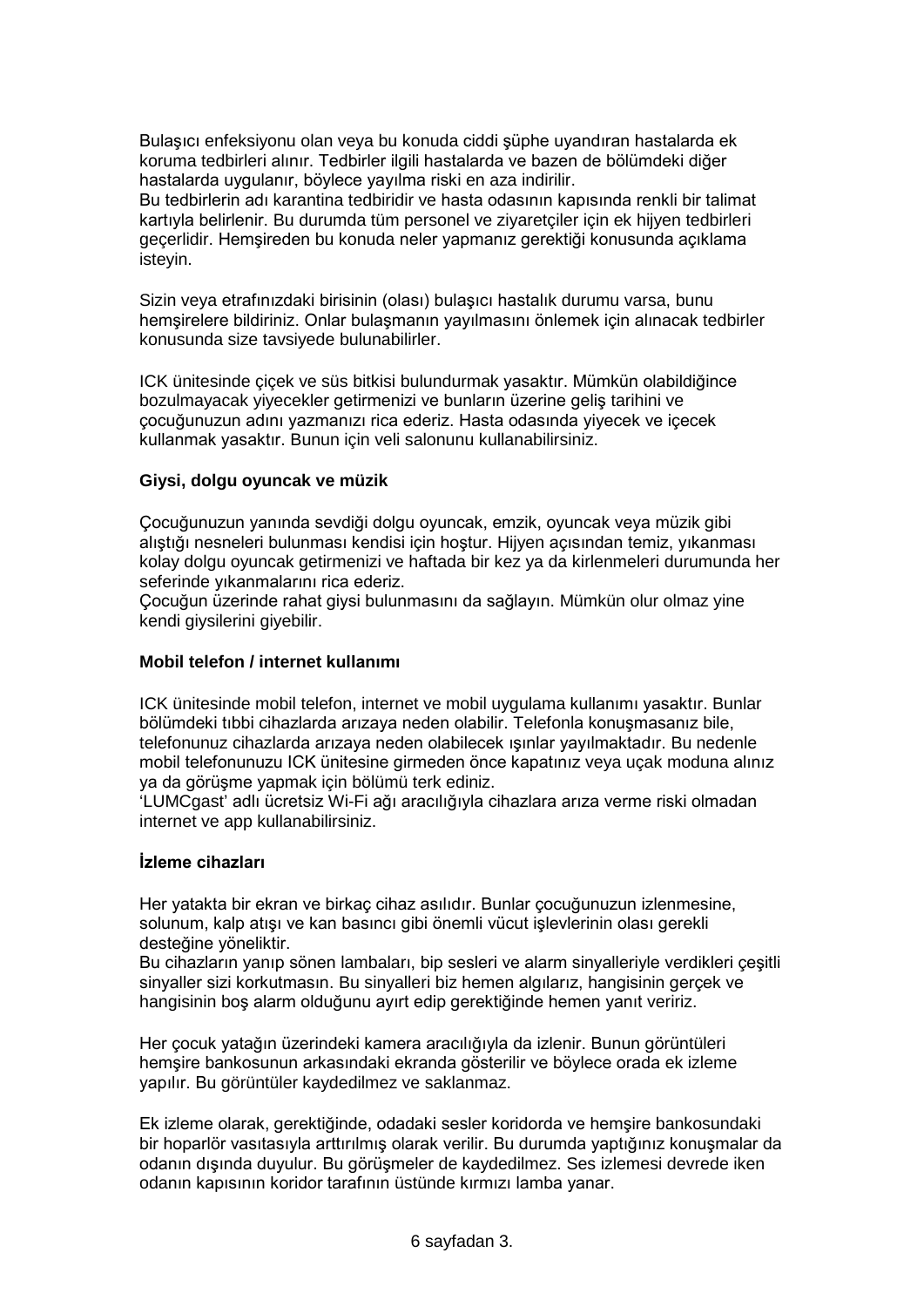### **Narkoz ve huzursuzluk**

Sağlık durumu nedeniyle çocuğunuza sık sık, onu sakinleştirmek veya uykuda tutmak için ilaç verilmesi gerekir. Bu bir taraftan tedaviyi mümkün kılmak, diğer taraftan ise çocuğunuzun refahı için gereklidir. Hemşire size çocuğunuzun uyanık veya derin uykuda olduğunu ya da en iyisi rahat bırakılması gerektiğini anlatabilir.

Çocuğunuzun, huzursuzluk döneminde kendisine zarar vermesini önlemek için gerektiğinde hürriyet kısıtlayıcı tedbir kullanırız. Örneğin; el bileklerini bantlayarak hareket serbestliğini sınırlayabiliriz. Böylece yataktan düşme veya kendisine takılı olan kablo ve hortumları çıkartma riski azalmış olur. Buna itirazınız varsa konuyu doktor veya hemşireyle görüşmeniz rica olunur.

#### **Diğer branşlar**

#### **Diyetetik**

Çocuğunuz normal olarak yemek yiyemezse doktor, gerektiğinde, bir diyet uzmanını devreye sokar. O kişi besleme durumunu düzeltmeye yönelik tavsiyede bulunur. Bunda çocuğunuzun yemek alışkanlıkları ve istekleri göz önünde bulundurulur. Emzirilen bebeklerde genellikle emzirmeyi devam ettirmek mümkündür, gerektiğinde bir besleme sondası kullanılabilir. Anneler sütlerini sağmak için bölümdeki olanaklardan faydalanabilirler. Hemşire konu hakkında size daha fazla bilgi verebilir.

#### **Fizyoterapi**

Tıbbi endikasyon üzerine çocuğunuzun yanına bir fizyoterapist de gelebilir. Endikasyona esasen o kişi bir tedavi planı düzenler.

## **Sosyal çalışma**

ICK ünitesine bir sosyal görevli bağlıdır. Bu kişi velilere destek olup duygusal ve pratik sorunlarda çözüm bulmalarına yardımcı olabilir. Bu sorunlar örneğin; yolculuk karşılığı, işvereninizden izin almak, ayrıca çocuğunuzun ICK ünitesinde kalma süresi içinde ve sonrasında karşılaştığı sıkıntıların üstesinden gelmek gibi sorunlar olabilir. Sosyal görevli belki daha fazla kontağa ihtiyacınızı olup olmadığını sormak üzere kendiliğinden size gelebilir. İsterseniz şartsız bir tanışma görüşmesini kendiniz de isteyebilir ve görüşmeden sonra bu kontağı devam etmek isteyip istemediğinizi de belirlersiniz.

## **Pedagoji görevlileri**

Pedagoji görevliler Willem-Alexander Çocuk Hastanesine bağlı olup çocukların hastanede kalmaları sırasında kendilerine verilen rehberlikte önemli bir rol oynarlar. ICK ünitesi gerektiğinde, örneğin uzun bir yatış süresinde, pedagoji görevlilerini devreye sokabilir.

#### **Ruhani bakım**

Bu hizmet ruhani bakıcıların bir ekibinden oluşmaktadır. Kendi din veya hayat görüşünüze bakılmaksızın, felsefe veya ideolojik düşünce ve sorularınızla bunlara başvurabilirsiniz. Size ilgi, destek ve rehberlik sunarlar. Ayrıca istenilen hayat görüşü veya dine mensup, hastane dışından, bir ruhani bakıcıyla da sizi görüştürebilirler. İsterseniz, ruhani bakıcıyla, sizin adınıza hastane dışından birisiyle görüşme isteminde bulunuruz.

## **Psikoloji**

Çocuğunuzun ICK ünitesine yatışı hem çocuk hem de tüm ailesi için sarsıcı bir olaydır. ICK ünitesinde kalış süresince başınıza gelen her şeyin üstesine gelmek için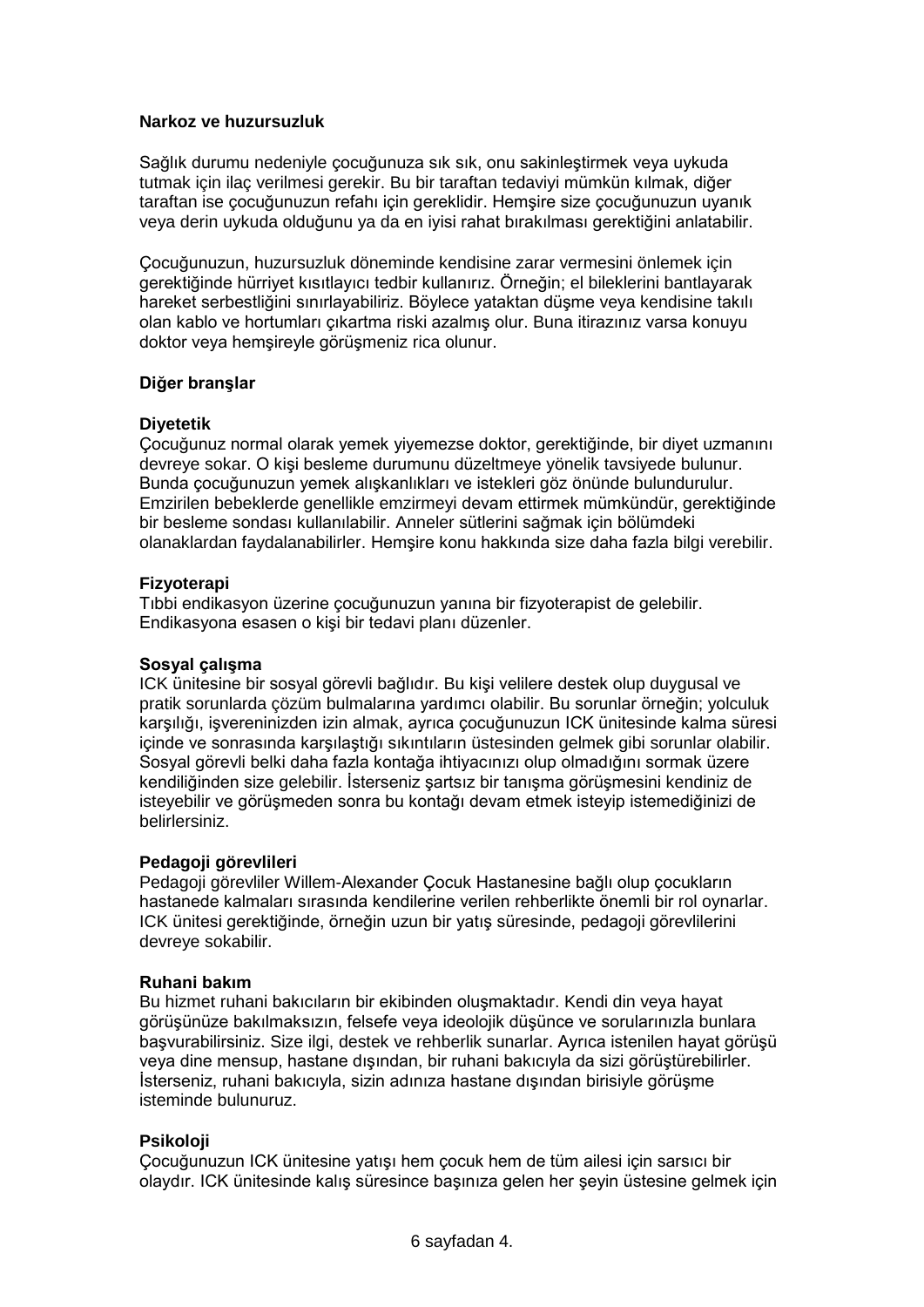bir çocuk psikoloğu belki yardımcı olabilir. Yardıma ihtiyacınız olduğunuzda bunu bize bildiriniz, bunu üzerine sizin için bir randevu yaparız.

## **Veli salonu, rooming-in ve Ronald McDonald evi**

ICK ünitesinin girişinde veli/bakıcı olarak sakince kalabileceğiniz bir veli salonu vardır. Veli salonu Ronald McDonald Huiskamers'ın (salonlarının) bir parçasıdır. Bu konuda daha fazla bilgi içeren bir broşür bulunmaktadır. Bu salon sadece ICK ünitesinde bulunan çocukların velileri/bakıcıları tarafından kullanılabilir. Veli salonunun anahtarını hemşire bankosundan teslim alabilirsiniz. Odayı her kullanmadan sonra derli toplu bırakıp ve anahtarı yerine asmanızı rica ederiz.

Geceleri çocuğunuzun yanında gecelemek üzere 1 veli / bakıcı için olanak vardır. Buna rooming-in denilir ve ancak çocuğunuzun yararına ise mümkündür. Yatış işlemi sırasında bilgi ve kuralları içeren bir broşür alırsınız.

LUMC hastanesinden on dakika yürüme mesafesinde Ronald McDonald evi bulunur. Bu ev ciddi oranda hasta olan çocukların velilerine ve yakınlarına kalma olanağı sunar. Bu evde çocuğunuzun hastanede yatışı boyunca bir oda kiralayabilirsiniz. En fazla iki kardeşin de burada yatma imkânı vardır.

Hemşire konu hakkında daha fazla bilgi verebilir. Buraya da bakınız [www.kinderfonds.nl.](http://www.kinderfonds.nl/)

## **Olanaklar**

LUMC hastanesindeki olanaklar hakkında [www.lumc.nl](http://www.lumc.nl/) adresinde daha fazla bilgi bulabilirsiniz.

İkinci kattaki Leidse Plein'de yararlanabileceğiniz çeşitli olanaklar bulunur. Burada başka şeylerin yanı sıra, hasta servis bürosu, lokanta türü olanaklar, çocuk bakım yeri, sessizlik ve dua mekânı, kitap ve çiçek dükkânı da bulunur.

Aracınızı LUMC hastanesinin park garajına park edebilirsiniz. 4 saatten fazla kalacaksanız indirim düzenlenmesinden faydalanabilirsiniz. Konu hakkında merkezi holdeki kabul yerinden veya bölümdeki hemşireden bilgi alabilirsiniz.

2. kattaki genel çocuk bakım yerinin yanı sıra 6. katta, çocuğunuzun kardeşlerinin bir yetişkinin refakatinde yararlanabilecekleri bir çocuk çatı bahçesi vardır. Açılış saatlerini ve hangi etkinliklerin yapıldığını öğrenmek için ICK ünitesinin girişindeki bildiri tahtasına bakınız.

## **Çocuk bölümüne nakil**

Yoğun bakıma ve izlememize gerek kalmamışsa çocuğunuzu çocuk bölümüne naklederiz.

Nakil konusunda sizi en kısa zamanda bilgilendirmeye çalışırız. Her nakilde hemşire ve doktorlar tarafından sözlü ve yazılı devir yapılır, böylece verilen bakım birbiriyle uyum haldedir.

Devir işlemi hakkındaki bilgilendirme broşürü ICK ünitesinde hazır bulundurulur.

## **Soru, görüş ve şikâyetler**

Hastalarımızın, ailelerinin ve yakınlarının memnuniyetini ve bakımın kalitesini düzeltmek için sürekli uğraş vermekteyiz. ICK ünitesi bunun için dâhili ve harici kalite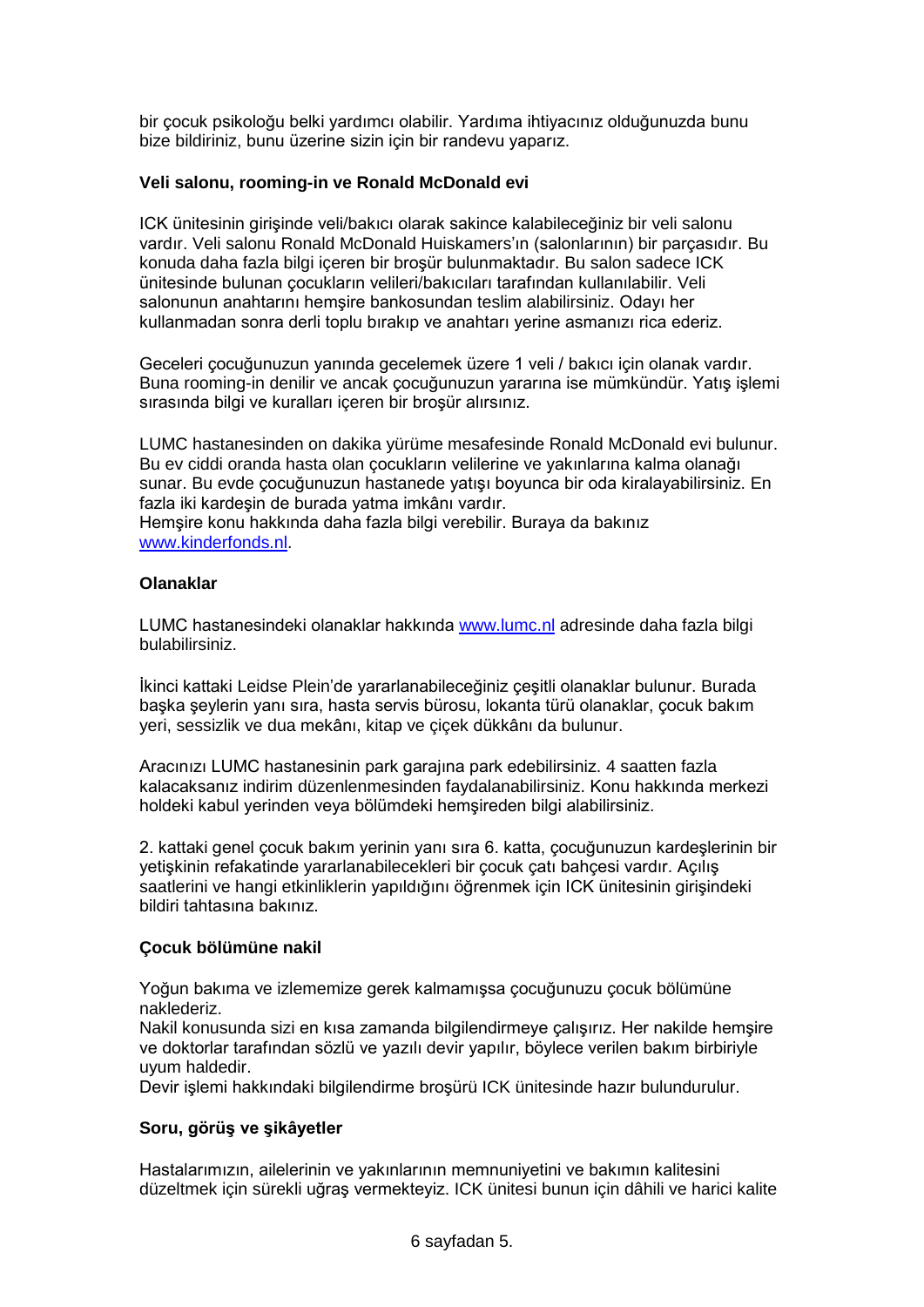araştırmalarına, düzeltme projelerine ve kayıt sistemlerine katılmaktadır. Bunu yaparken bazı durumlarda hasta bilgilerinin değiş tokuşu ve kaydı da yapılır. Bu çok titiz olarak ve geçerli gizlilik kullarına uygun şekilde olur. Örneğin, aralıksız Pediatrische Intensive Care Evaluatie (PICE - Pediyatrik Yoğun Bakım Değerlendirmesi) ve aralıksız veli memnuniyeti araştırmasına da katılmaktayız.

Buna katılımınız zorunlu değildir, buna itirazınız varsa lütfen bize bildiriniz.

Bölümde kalış süresindeki yaklaşım ve tedaviden sizin ve çocuğunuzun memnun olmanız hedeflenmiştir. Görüş veya şikâyetiniz varsa bunları bize bildirmenizi rica ederiz. Bu durumda tatmin edici bir çözüm bulmaya çalışırız.

Ayrıca, isterseniz hastanenin şikâyet komisyonuna da başvurabilirsiniz. Bu konu için 2 kattaki Leidse Plein'de bulunan hasta servis bürosuna danışabilirsiniz, telefonu 071-526 2989.

Soracaklarınız varsa bunları memnuniyetle yanıtlarız.

#### **Adres ve telefon numaraları**

Leids Universitair Medisch Centrum Albinusdreef 2, 2333 ZA Leiden Telefon: 071-52 69111

## **Çocuk Yoğun Bakım Ünitesi**

Yazışma adresi LUMC Intensive Care Kinderen, J-04-Q Postbus 9600, 2300 RC Leiden

Telefon 071-52 61677 ve 071-52 61422. (LUMC dâhili hat: 61677 / 61422)

Aralık 2015

500/10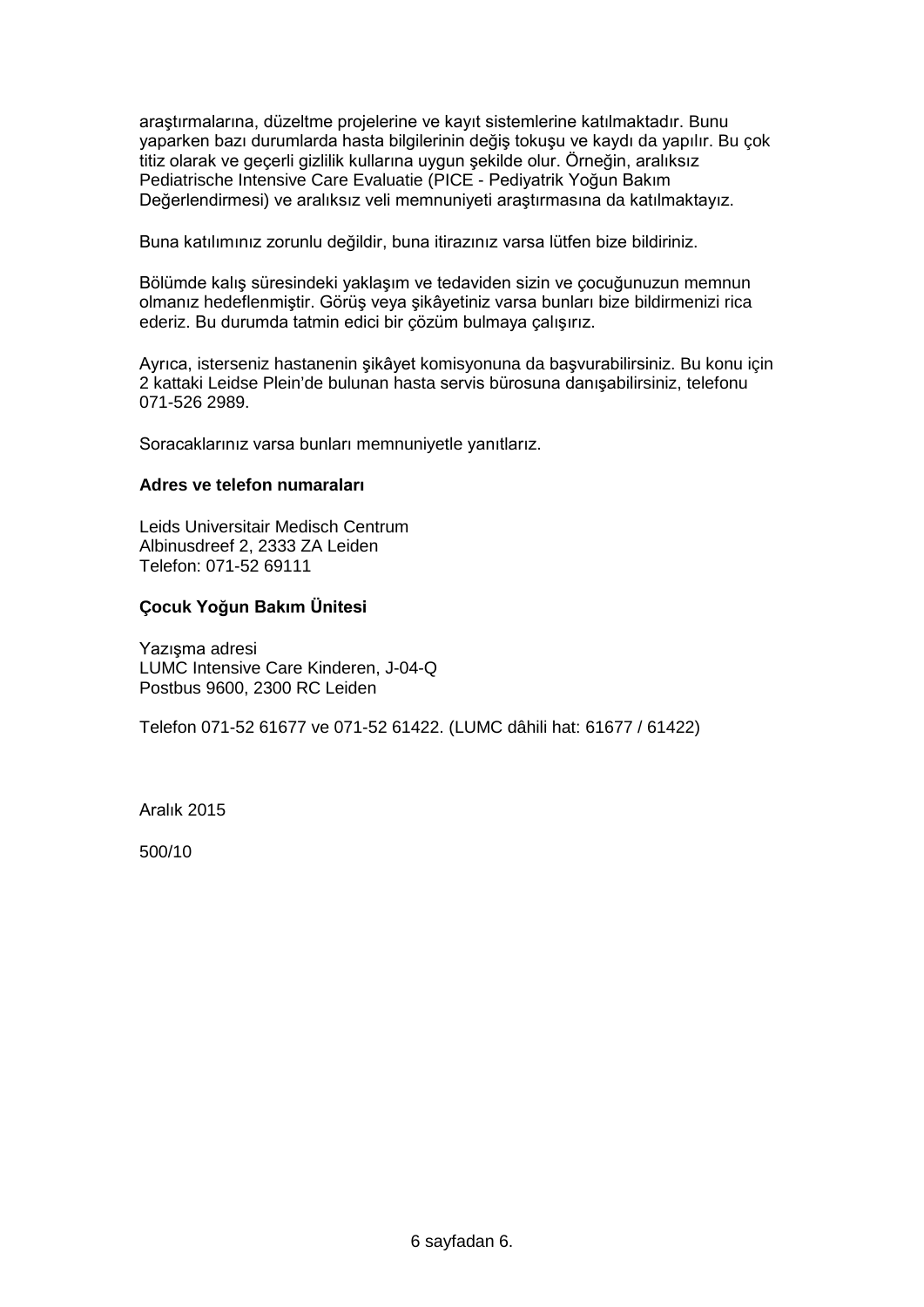# **العناية الفائقة لألطفال**

تجد في هذا المنشور معلومات حول إقامة طفلك في قسم العناية الفائقة لألطفال )ICK )وهو جزء من قسم العناية الفائقة. تجد مزيدا nl.lumc.www. ً من المعلومات على

تجد الموقع وبيانات االتصال في الطرف الخلفي لهذا المنشور.

# **الفرقة**

يُدخل إلى قسم ICK أطفال تتراوح أعمارهم بين 0 و 18 سنة. لقسم ICK غرف لشخصين وبعض الغرف لشخص واحد.<br>-يتعلق نوع الغرفة التي سيدخل إليها طفلك بسبب اإلدخال.

تعمل في قسم ICK فرقة متكونة من أطباء وأخصائيين في التمريض، بمساندة مساعدين الرعاية والسكرتيرة. إنهم يتعاونون مع أطباء اختصاصيين آخرين وخدمات مساندة مثال المعالجة الفيزيائية والخدمة االجتماعية والرعاية النفسية و علم النفس و أخصائي البرامج الغذائية.

يجوز لأشخاص الاتصال أن يتصلوا بنا ليلاً ونهاراً للحصول على معلومات حول طفلك. نطلب منكم أن تتفضلوا بعدم االتصال بنا بين الساعة 7:30 و8.00 والساعة 15.00 و15.30 والساعة 22.45 و23.15 ألن األخصائيين في التمريض ينقلون مهامهم إلى بعضهما بعضاً.

تتكون الفرقة الطبية من أطباء اختصاصيين في العناية الفائقة لألطفال ومساعدي الطبيب االختصاصي و هم الذين يحددون السياسة الطبية الخاصة بطفلك. يجري أحد األطباء محادثة معك بمناسبة الدخول ويتعلق إجراء المحادثات بعد ذلك بمجرى المرض. إذا كانت لديك أسئلة حول مرض طفلك أو معالجته يمكن طلب اتخاذ ميعاد لتتحدث مع أحد األطباء. إننا نسعى على قدر اإلمكان إلى أن يتم تعيين نفس الطبيب كوسيطك األول وأن يجري هذا الطبيب المحادثات معك على قدر اإلمكان.

يعمل في قسم ICK أخصائيون في العناية الفائقة لألطفال وأخصائيون في العناية الفائقة لألطفال في طور التعليم. تجد عند المنضدة لوحة مكتوب عليها اسم الممرض)ة( التي هي مسؤولة عن طفلك ومن هو الطبيب صاحب الدور بالجدول.

إذا أقام طفلك مدة طويلة في قسم ICK سيخصص له/لها ممرضان مسؤولان أولاً (EVV). لهما دور تتسيقي في إجمالي العناية بطفلك وذلك مع طبيب المحادثة الخاص بك. يعتني ممرضا EVV بطفلك في كثير من الأحيان ولكن ليس دائماً.

## **الزيارة**

أوقات الزيارة الخاصة بالآباء/أولياء الأمر هي بين الساعة 08:00 و12:00 وبين الساعة 14:00 و22:00. تستطيع أن تزور طفلك في وقت مناسب لك بفضل أوقات الزيارة الواسعة.

في حالة زيارة أفراد العائلة الآخرين والأصدقاء يجب دائماً أن يحضر أحد الوالدين/أولياء الأمر كذلك. يجوز لكل والد/ولي األمر أن يحضر بزائرين اثنين إلى أقصى حد. من أجل ضمان راحة الطفل المريض تحدد مدة زيارة الغير ليس الوالدين/أولياء الأمر بـ30 دقيقة. يرجى التشاور مع الممرضة في الوقت المناسب. نطلب منكم عدم الانتظار في ممر

## الصفحة 1 من 6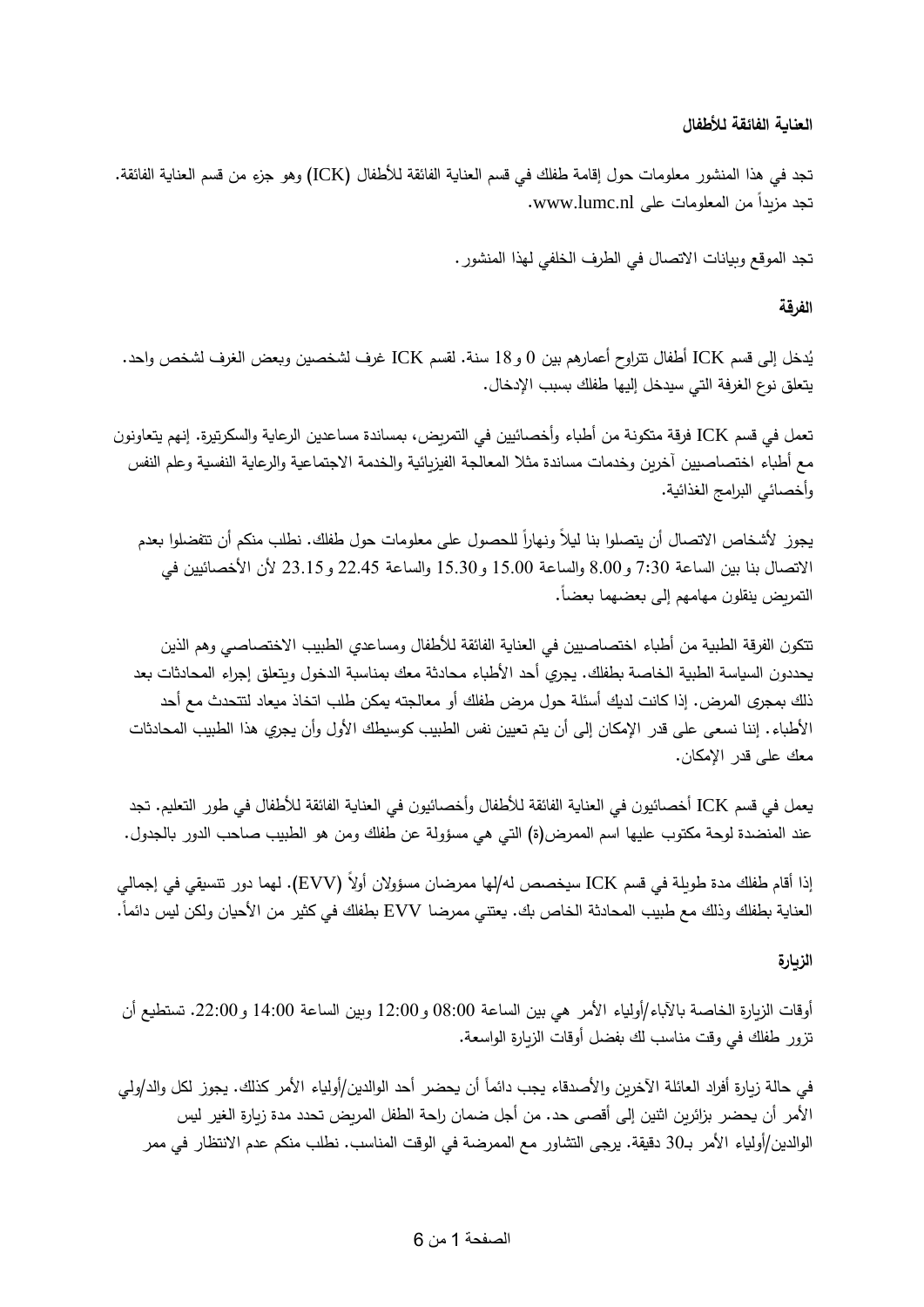غرفة العناية الفائقة أنما أن تذهب إلى قاعة االنتظار العامة -04H أو ميدان Plein Leidse الخاص بأفراد العائلة وغرفة الجلوس الخاصة باآلباء.

يجوز لإلخوة واألخوات فوق عمر 4 سنوات أن يحضروا للزيارة بشرط أن يكونوا قد أصابوا بجدري الماء وال يصابوا بالزكام وأن يكونوا قد تم تلقيحهم حسب برنامج التلقيح الحكومي، راجع www.rijksvaccinatieprogramma.nl/. في حالة الشك يرجى التشاور دائما مع الممرضة.

ال يمكن الزيارة بين الساعة 12:00 و14:00 فنسعى إلى أن يتمتع األطفال بلحظة راحة في ذلك الوقت. يجوز للوالدين/أولياء األمر أن يبقوا مع الطفل المريض خالل مدة الراحة ولكننا نطلب منهم عدم مغادرة الغرفة والمحافظة على الراحة وترك الطفل يرتاح.

نتيح للأباء/أولياء الأمر الفرصة أن يساعدوا في غسل الطفل بين الساعة 08:30 و09.30 صباحاً. يرجى التشاور في ذلك مع الممرضة في اليوم السابق.

كثيراً ما يجوز لكم الوالدين/أولياء الأمر أن تبقوا مع الطفل خلال العناية به أو معالجته، وكذلك في أوضاع حازمة رخطيرة. نطلب منك مغادرة الغرفة في حالة تنفيذ عمليات تحت ظروف معقمة. وأحياناً يرى الطبيب أو الممرضة أنه من المفضل أن تغادر القسم لسبب آخر. إننا نتحدث معك على ذلك ونعتمد على تعاونك.

للزوار أن يستعملوا قاعة االنتظار العامة الخاصة بالعناية الفائقة الموجودة في موقع -04H. ال تتسع قاعة االنتظار إال لعدد محدود من الزوار ولهذا فنعتمد على تعاونكم ونطلب منكم اتباع تعليمات موظفي قسم العناية الفائقة. يرجى عدم الجلوس في قاعة االنتظار مع أكثر من 6 زوار لكل مريض ومغادرة قاعة االنتظار بعد انتهاء أوقات الزيارة. أما مجموعات كبيرة من الزوار والزوار خارج أوقات الزيارة فلهم أن يستعملوا المرافق العامة الموجودة في ميدان Leidse Plein في الطابق الثاني.

من الممكن أن تستعمل الغرف العائلية الموجودة في القسم لمدة محدودة بالتشاور مع موظفي قسم العناية الفائقة. كما يتيح مستشفى LUMC إمكانية محدودة للمبيت في المستشفى.

**قواعد التصرف**

إننا نتوقع من كل من موظفينا والزوار تصرفا سليما. نحن نتعامل معكم باحترام وهذا ما نطلبه منكم كذلك.

ُحن من المتفهمين ان الدخول إلى المستشفى يؤدي إلى إرهاق عصبي لدى المريض والعائلة أو ان الأمور لا تمر دائما حسب اإلرادة. يرجى المحادثة على ذلك مع موظفي قسم العناية الفائقة. مع ذلك فال نستطيع أن نقبل العدوان الشفوي أو البدني. وفي حالة وقوع حدث سنستعين بالحراسة عند االقتضاء. وفي هذه الحالة يمكن أن يقام بإبعادك من القسم وأن تمنع من الدخول.

# **قواعد النظافة في قسم العناية الفائقة**

كثيراً ما يعانون المرضىي الموجودون في قسم العناية الفائقة من مرض خطير ولهم مناعة ناقصة ضد الالتهابات. أصبحت الجراثيم التي تسبب هذه االلتهابات ال تتأثر بالمضادات الحيوية الشائعة أكثر فأكثر ويؤدي ذلك إلى صعوبات في محاربتها. لا تشكل هذه الجراثيم خطراً لك بصفتك زائراً. ولا يجب عليك إلا مراعاة نظافة اليدين المعتادة.

## الصفحة 2 من 6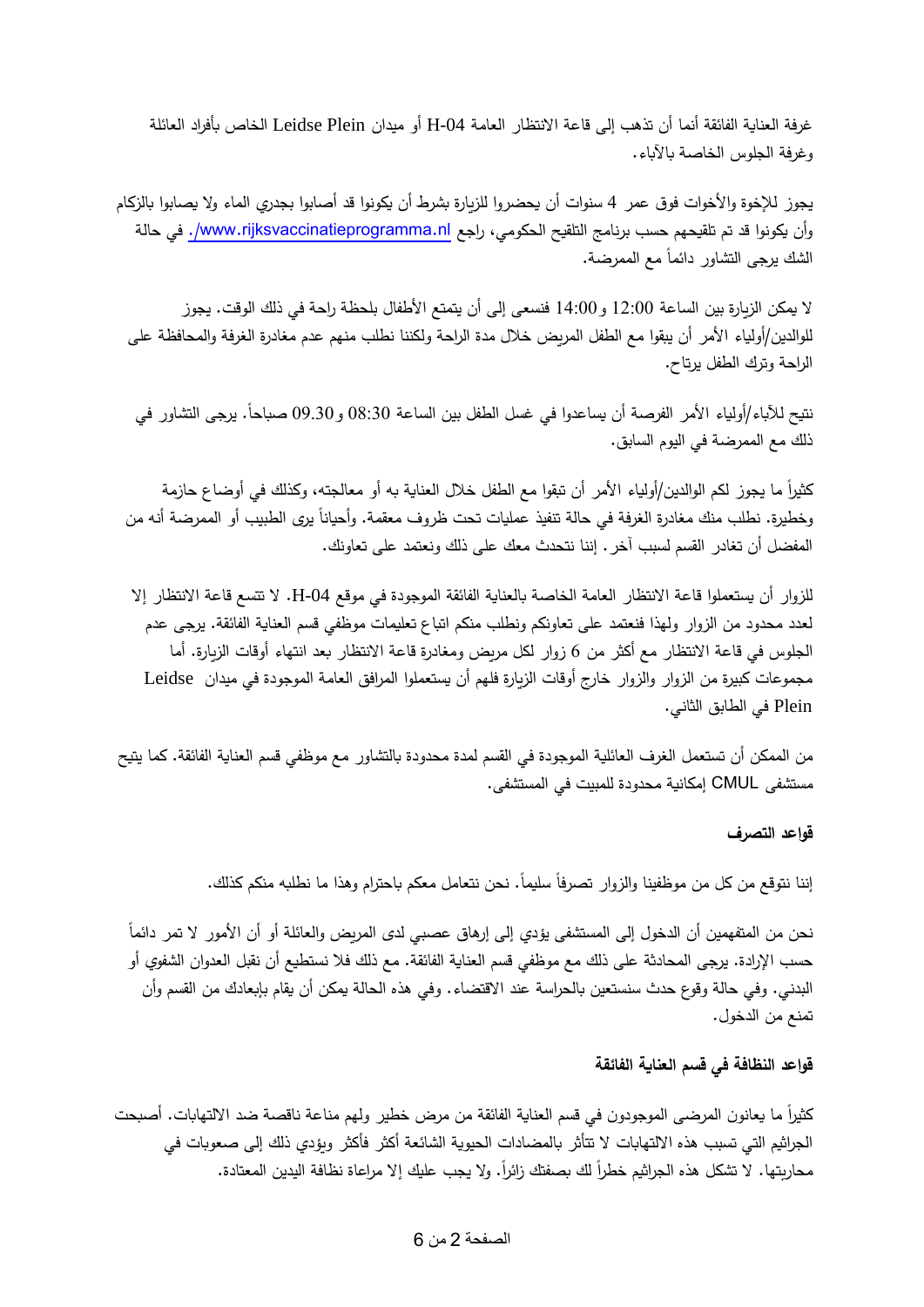يجب على كل الموظفين أن يراعوا قواعد النظافة من أجل تجنب انتشار الجراثيم من مريض إلى مريض على قدر الإمكان. يجب على الاخصائيين في التمريض والاطباء ومستخدمي المستشفى الاخرين ان يطهّروا ايديهم بالكحول قبل كل اتصال بالمريض وبعده.

بتم اتخاذ إجراءات وقائية إضافية لدى مرضى ذوي التهاب معدٍ أو في حالة الشك المعقول. تنطبق الإجراءات على المرضىي المعنيين واحيانا على المرضىي الاخرين في القسم كذلك حتى يحد من احتمال الانتشار على قدر الإمكان. يشار إلى ما يسمى بإجراءات الانعزال على بطاقة التعليمات الملوّنة جنب باب غرفة المريض. في هذه الحالة تنطبق على كل الموظفين وكذلك على الزوار إجراءات صحية إضافية. يرجى ان تطلب من الممرضة توضيحا لما يجب عليك القيام به.

أخبر الممرضين إذا أصبت أنت أو أصاب أحد في محيطك بمرض معدٍ، أو إذا كان ذلك محتملاً. فيستطيعون أن ينصحوك بإجراءات من أجل تجنب انتشار العدوى.

ال يجوز إحضار الزهور والنبات إلى قسم ICK. نطلب منك عدم إحضار المأكوالت القابلة للتلف إال قليالً وتوفيرها بالتاريخ واسم طفلك. ال يجوز األكل والشرب في غرفة المريض. لك أن تستعمل غرفة الجلوس الخاصة باآلباء لذلك.

# **المالبس واللعب الناعمة والموسيقى**

سيتمتع طفلك بوجود أشياء مألوفة حوله مثال لعبته الناعمة المفضلة أو المصاصة أو اللعب أو الموسيقى. ألسباب صحية نطلب منك إحضار لعب ناعمة نظيفة قابلة للغسل وغسلها مرة في الأسبوع وكل مرة في حالة الوسخ الظاهر . يرجى إحضار الملابس المريحة أيضاً. بمجرد أن يكون من الممكن يجوز للطفل أن يرتدى ملابسه الخاصة.

### **االتصال بالمحمول / استخدام اإلنترنت**

ال يجوز استخدام الهاتف المحمول وال الجول على اإلنترنت أو استخدام التطبيقات المحمولة في قسم ICK فقد يسبب ذلك اعطالا في الأجهزة الطبية الموجودة في القسم. حتى ولو لا تستخدم الـهاتف المحمول يرسل هذا الجهاز اشعة قد تشوّش<br>. على األجهزة. لهذا فأطفئ الهاتف المحمول أو شّغل وضع الطائرة قبل الحضور في قسم ICK وغادر القسم إذا أردت إجراء مكالمات. مع ذلك فيمكن لك الجول على اإلنترنت واستخدام التطبيقات بسالمة عبر شبكة Fi-Wi الالسلكية المجانية

"LUMCgast" بدون خطر تعطيل الأجهزة.

### **أجهزة الحراسة**

تجد لدى كل سرير شاشة معلقة وعدد من الأجهزة. تصلح هذه الأجهزة لحراسة طفلك وعند الاقتضاء لمساندة الوظائف البدنية المهمة مثال التنفس ونبض القلب وضغط الدم. لا تخاف من الإشارات المتنوعة التي تحدثها هذه الأجهزة مثلا المصابيح الوامضة والطنين وإشارات الإنذار فنحن نرى هذه اإلشارات في الحال ونميز بين اإلنذار الحقيقي والكاذب ونرد عليها عند االقتضاء.

بالإضافة إلى ذلك هناك كاميرا فوق السرير تقوم أيضاً بحراسة كل طفل. تظهر صور هذه الكاميرا على شاشة موجودة وراء منضدة الاستقبال حتى تتم الحراسة الإضافية من هناك. لا تسجَّل هذه الصور ولا يحتفظ بها.

### الصفحة 3 من 6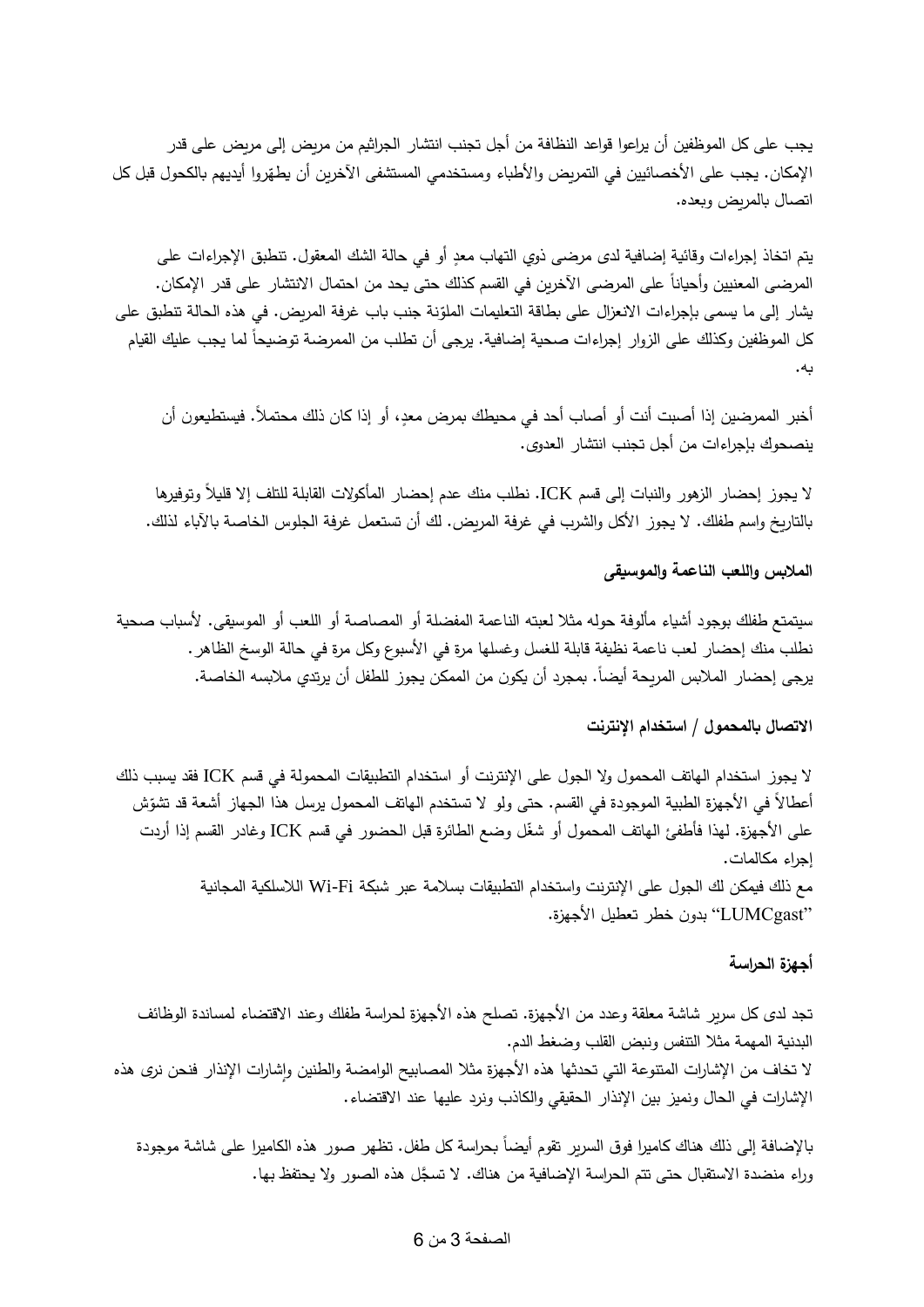<sub>و</sub>هناك طريقة حراسة اخرى وللعلم ان الصوت في الغرفة ينقل بطريقة مقوية إلى مكبّر صوت موجود في الممر وإلى  $\frac{1}{2}$ منضدة الممرضين. في هذه الحالة يمكن الاستماع في الممر إلى المحادثات المجراة في الغرفة. لا تسجَّل هذه المحادثات. إذا كانت الحراسة الصوتية مشغلة يشتعل المصباح الأحمر فوق باب الغرفة في الممر .

# **التخدير واالضطراب**

تتطلب حالة طفلك الصحية كثيرا ما ان تُعطى لطفلك ادوية من اجل تسكينه او إبقائه نائما. هذا ضروري للتمكين من المعالجة من جهة ومن جهة أخرى لرخاء الطفل. للممرضة أن تقول لك إذا كان طفلك مستيقظا أو كان ينام نوما عميقا ومن المفضل أن تتركه يرتاح.

من أجل تجنب أن طفلك يلحق ضرراً بنفسه في مدة اضطراب نستخدم عند الاقتضاء إجراءات مقيدة للحرية. يعني هذا على سبيل المثال أننا نحصر حرية الحركة باستعمال شرائط للمعصم. هكذا ينخفض االحتمال لسقوط طفلك من السرير أو أن يزيل الأسلاك والأنابيب من نفسه. إذا كان عندك مانع لذلك يرجى التحدث عليه مع الطبيب أو أخصائي التمريض.

# **فروع أخرى**

## **البرامج الغذائية**

إذا لم يكن ممكنا أن ياكل طفلك طعاما عاديا سيستعين الطبيب عند الحاجة باخصائي البرامج الغذائية. يقدم هذا األخصائي نصيحة لتحسين حالة التغذية. عندئذ تؤخذ عادات طفلك الغذائية ورغباته بعين االعتبار. في أغلب الأحيان يمكن مواصلة الرضاعة الطبيعية للرضائع، وعند الحاجة بواسطة أنبوب غذائي. للأمهات أن تستخدمن التجهيزات الموجودة في القسم من أجل شفط حليب الأم. يمكن للممرضات أن يزودك بمزيد من المعلومات حول ذلك.

# **المعالجة الفيزيائية** سيحضر معالج فيزيائي إلى طفلك إذا وجدت أسباب طبية له. سيضع هذا المعالج الفيزيائي خطة للمعالجة بناء على هذه الأسباب الطبية.

# **الخدمة االجتماعية**

يعمل في قسم ICK مساعد اجتماعي يقوم بمساندة الوالدين ويمكن المساعدة في التوصل إلى حل مشاكل عاطفية أو عملية، مثلا بدل السفر أو طلب الإجازة من رب العمل، وأيضاً في التغلب على كل ما يحدث لطفلك خلال وبعد إقامته في قسم ICK. من الممكن أن يحضر إليك المساعد االجتماعي من تلقاء نفسه ليسألك عما تحتاج إلى مزيد من الاتصال. يجوز لك أيضا أن تطلب منه إجراء محادثة للتعارف بلا التزام، وبعد ذلك لك أن تقرر في البقاء على اتصال به أم ال.

## **المساعدون التربويون**

يعمل المساعدون التربويون في مستشفى Willem-Alexander للأطفال ولمهم دور هامّ في إرشاد الأطفال خلال إقامتهم في المستشفى. يمكن لقسم ICK االستعانة بالمساعدين التربويين عند الحاجة، مثال في حالة إقامة طويلة.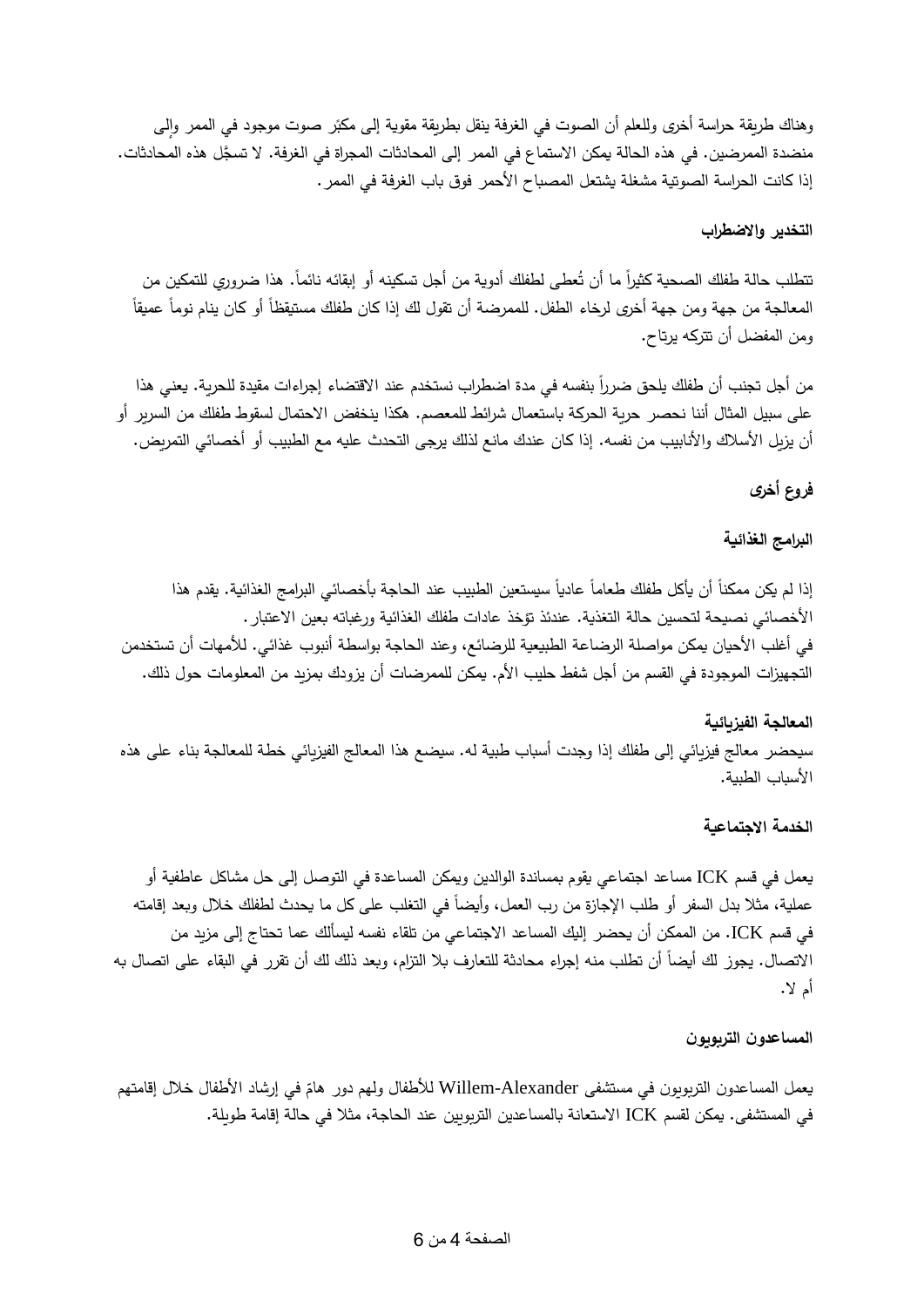# **الرعاية النفسية**

تتكون هذه المصلحة من فرقة من مستشارين دينيين. لك أن تلتجئ إليهم بأفكارك وأسئلتك بالنسبة إلى العقيدة، بغض النظر عن دينك أو اعتقادك. إنهم يقدمون إليك الانتباه والمساندة والإرشاد. يمكنهم أيضـاً إجراء اتصـال بمستشار دينـي خارج المستشفى من الاعتقاد أو العقيدة المطلوبة. إذا أردت نطلب لك محادثة مع مستشار ديني.

# **علم النفس**

إقامة طفلك في قسم ICK هي حادثة جسيمة لطفلك وللعائلة كلها. من الممكن أن يساعدك أخصائي علم نفس األطفال في التغلب على كل ما تشهده خلال الإقامة في قسم ICK. أعلمنا إذا كنت تحتاج إلى هذه المساعدة فسنأخذ موعداً لك.

**غرفة الجلوس لآلباء والمبيت في غرفة الطفل ودار رونالد مكدونالد**

تجد عند مدخل قسم ICK غرفة جلوس لآلباء حيث يمكنكم الوالدين/أولياء األمر أن تجلسوا بهدوء. تنتمي غرفة الجلوس لآلباء إلى غرف الجلوس لرونالد مكدونالد. يتوفر منشور فيه مزيد من المعلومات حول غرفة الجلوس لآلباء. ال يجوز استخدام هذه الغرفة إلا للآباء /أولياء الأمر لأطفال في قسم ICK. لك أن تطلب مفتاح غرفة الجلوس للآباء من المنضدة. نرجو منكم ترك الغرفة بحالة منظمة بعد كل استخدام وإعادة المفتاح.

هناك إمكانية لأن يبيت أحد (1) الوالدين/أولياء الأمر في غرفة الطفل ليلاً. يجوز النوم في غرفة طفلك إذا كان ذلك في مصلحة الطفل. تستلم المنشور المحتوي على المعلومات والقواعد بمناسبة الدخول.

تقع دار رونالد مكدونالد على مسافة عشر دقائق ماشياً من مستشفى LUMC. تتاح الفرصـة إلـى والدي الأطفال المرضـى جدا أن يقيما قريبا من طفلهما. لك أن تستأجر غرفة في الدار خلال الإقامة في المستشفى. وحتى من الممكن أن يبيت هناك ما لا يزيد على أخوين أو أختين. يمكن للممرض أن يزودك بمزيد من المعلومات حول ذلك. راجع أيضاً .www.kinderfonds.nl

## **التجهيزات**

تجد مزيداً من المعلومات حول التجهيزات في مستشفى LUMC في الموقع على الإنترنت www.lumc.nl.

توجد في ميدان Plein Leidse في الطابق الثاني تجهيزات متنوعة و لك أن تستخدمها مثال مكتب الخدمة للمرضى رتجهيزات المطعم وإيواء الأطفال ومجال السكوت والصلاة ومكتبة وكشك الزهور . )<br>F

لك أن توقف السيارة في كراج وقوف السيارات التابع لمستشفى LUMC. إذا كانت ستقف سيارتك في الكراج لمدة تزيد على 4 ساعات لك أن تستعمل نظام التخفيض. اسأل عنه في منضدة االستقبال في القاعة المركزية أو عند الممرضة في القسم.

باإلضافة إلى إيواء األطفال العام الموجود في الطابق الثاني تجد في الطابق السادس حديقة لألطفال على السطح يجوز ألخوة الطفل المريض وأخواته أن يستخدموها تحت إشراف شخص بالغ. راجع اللوحة االستعالمية الموجودة عند مدخل قسم ICK لمعرفة األوقات واألنشطة المخططة.